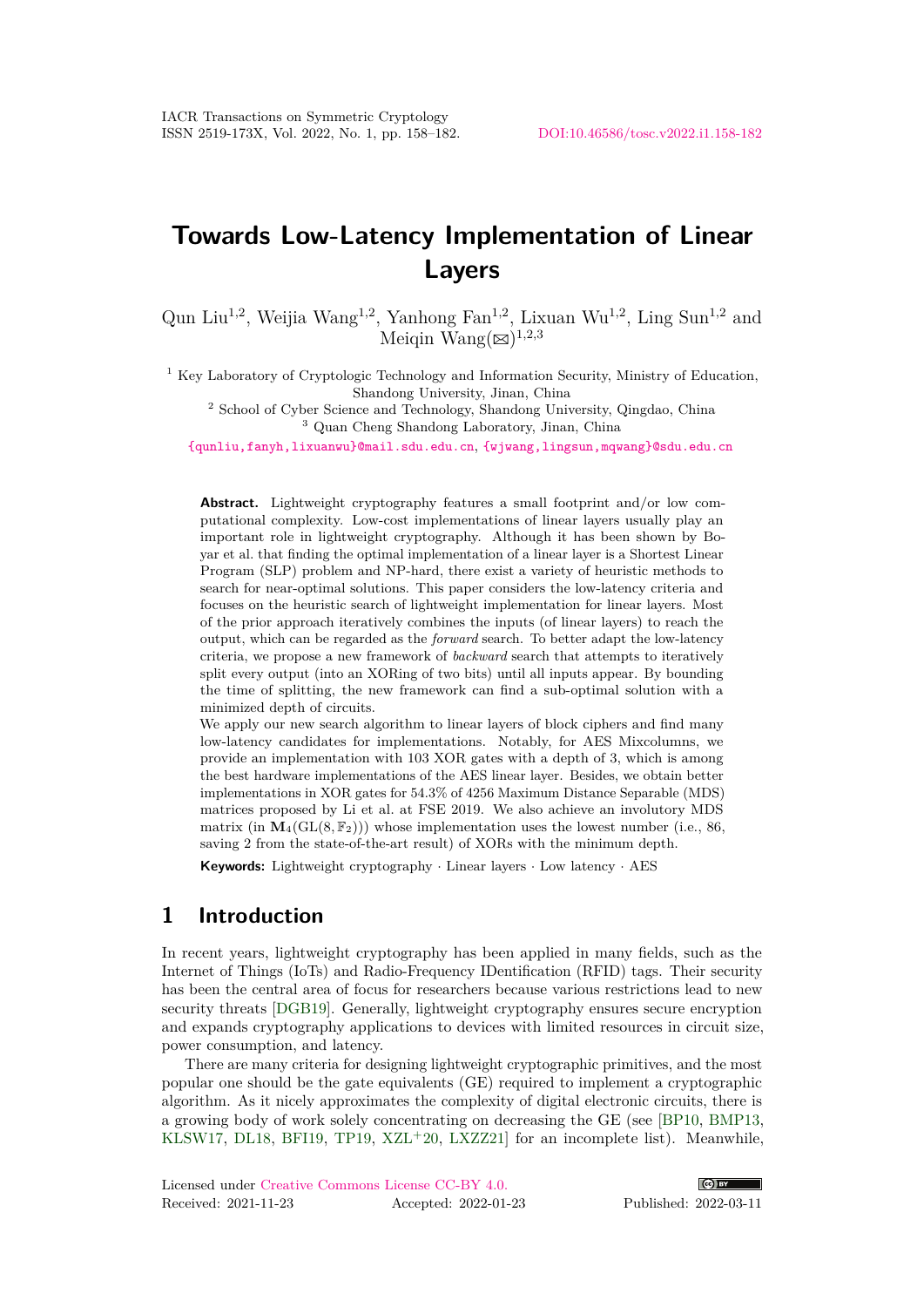another criterion called latency is also crucial and has been attracting more and more attention, since it not only impacts the throughput of encryption/decryption, but plays an important role in the low-energy consideration of ciphers  $[BBI<sup>+</sup>15]$  $[BBI<sup>+</sup>15]$ .

Generally speaking, research on lightweight cryptography falls in two directions. The first direction focuses on designing new ciphers that suppose to be efficient in either hardware (i.e., by logical gates) or software (i.e., on microprocessors) implementations. The community has devoted a lot to this direction and proposes plenty of structures  $[BKL^+07,$  $[BKL^+07,$  $BSS+13$  $BSS+13$ ,  $BBI+15$  $BBI+15$ ,  $ZBL+15$  $ZBL+15$ ,  $BJK+16$  $BJK+16$ ,  $BPP+17$  $BPP+17$ ,  $DL18$ ,  $LMMR21$ .

The second direction tries to optimize the implementation of given ciphers, which has drawn a lot of attention as well. On the one hand, it is somewhat of more practical significance. For example, the Advanced Encryption Standard (AES) [\[DR20\]](#page-22-4) has been widely used in practice, and its round function has been frequently used in the design of other cryptographic primitives (e.g., AEGIS [\[WP13\]](#page-23-4) and ForkAES [\[ARVV18\]](#page-20-2)); thus, an efficient implementation will directly reduce the cost of deploying AES and the primitives that employ its round function. On the other hand, the optimizing approach can aid the designing of lightweight ciphers. For example, Li et al. applied a heuristic optimization tool to the cost evaluation of the proposed lightweight Maximal Distance Separable (MDS) matrices for linear layers  $[LSL+19]$  $[LSL+19]$ . This paper follows the second line of work and focuses on the hardware implementation of linear layers that provide diffusion for many cryptographic primitives.

The linear layer of a cryptography cipher can be represented as the multiplication (over  $\mathbb{F}_2$ ) between a matrix and a vector. For an  $m \times n$  binary matrix A, given inputs  $\vec{x} = (x_0, x_1, ..., x_{n-1})^T$ , the outputs  $\vec{y} = (y_0, y_1, ..., y_{m-1})^T$  can be calculated by  $\vec{y} = A\vec{x}$ . We give an example with a matrix *A*:

$$
\begin{bmatrix} 1 & 1 & 1 & 1 & 1 \\ 0 & 1 & 1 & 1 & 1 \\ 0 & 0 & 0 & 1 & 1 \end{bmatrix},
$$

inputs  $\vec{x} = (x_0, x_1, x_2, x_3, x_4)^T$ , and the outputs  $\vec{y} = (y_0, y_1, y_2)^T$ . For the worst case w.r.t. the cost, the implementation can be performed by the procedure described by [Figure 1](#page-1-0) left, requiring 8 XOR gates. An optimized implementation is given in [Figure 1-](#page-1-0)right, saving half of the number of XOR gates. The above optimization can be formulated as a problem of finding the smallest number of linear operations necessary to compute a set of linear forms, which is called the **Shortest Linear Program (SLP)** problem. Although it has been shown that the SLP problem is NP-hard [\[BMP08\]](#page-21-6), in practice, we can build circuit implementations of linear layers using a variety of heuristics [\[Paa97,](#page-23-5) [BP10,](#page-21-0) [BMP13,](#page-21-1) [KLSW17,](#page-22-1) [BFI19,](#page-20-0) [LSL](#page-22-5)<sup>+</sup>19, [TP19,](#page-23-0) [XZL](#page-23-1)<sup>+</sup>20, [BFI21,](#page-20-3) [LXZZ21\]](#page-23-2).

<span id="page-1-0"></span>

| <b>Figure 1:</b> Two implementations of $(y_0, y_1, y_2)^T = A \times (x_0, x_1, x_2, x_3, x_4)^T$ |                                   |
|----------------------------------------------------------------------------------------------------|-----------------------------------|
| $y_2 = x_3 \oplus x_4$                                                                             | $y_0=x_0\oplus y_1$               |
| $y_1 = x_1 \oplus x_2 \oplus x_3 \oplus x_4$                                                       | $y_1 = x_1 \oplus x_2 \oplus y_2$ |
| $y_0 = x_0 \oplus x_1 \oplus x_2 \oplus x_3 \oplus x_4$                                            | $y_2=x_3\oplus x_4$               |

The first heuristic approach employs the strategy originated in Paar's work [\[Paa97\]](#page-23-5) and can be regarded as the *forward* search. Paar's method encodes input bits by one-hot encoding.[1](#page-1-1) Paar optimized the matrix by iteratively combining different columns in the matrix. Paar's method has been improved in a number of follow-up works. Boyar et al. proposed a new algorithm called BP algorithm in [\[BP10\]](#page-21-0). It uses a set *Base* to save all the

<span id="page-1-1"></span> $1$ One-hot encoding encodes each bit into a group of bits among which the legal combinations of values are only those with a single high (1) bit and all the others low (0).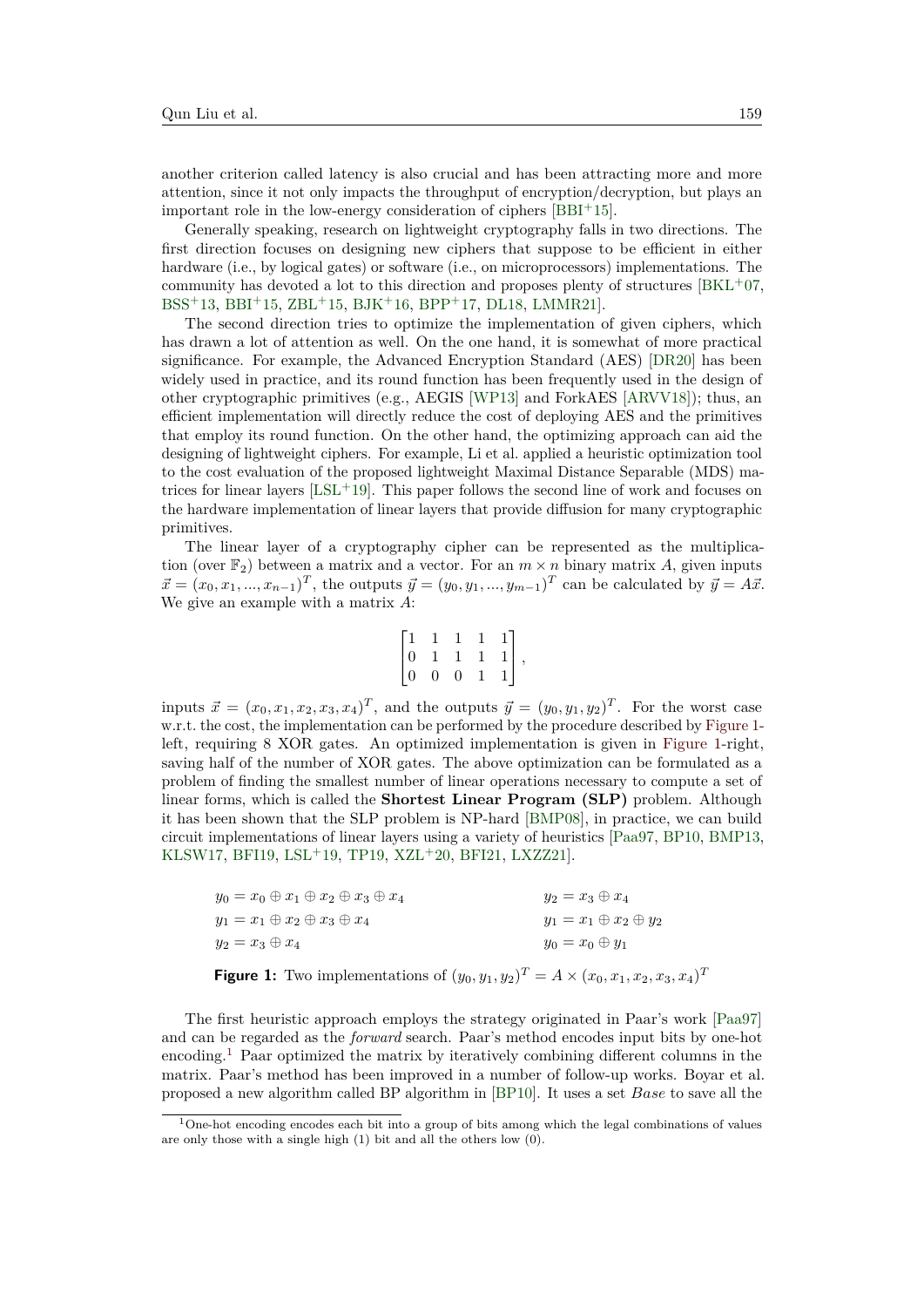values which have been generated by the algorithm. It repeatedly picks two values from *Base* according to some rules, adds them together as a new value, and puts this new value into *Base*. It further optimizes the procedure of route searching by dedicatedly choosing values to combine. BP algorithm has a series of variants (see [\[VSP18,](#page-23-6) [RTA18,](#page-23-7) [TP19\]](#page-23-0)). Then, Xiang et al. decomposed the matrix *A* into the product of several elementary matrices, based on which the search can be significantly improved  $[XZL+20]$  $[XZL+20]$ .

However, the above algorithms cannot solve another problem: how to take circuit depth into account and optimize the matrices with respect to achieving the minimum depth. Li et al. provided a solution by adding a depth constraint in BP algorithm called LSL algorithm  $[LSL+19]$  $[LSL+19]$ , which is further improved by Banik et al. called BFI algorithm [\[BFI21\]](#page-20-3). When executing BP algorithm, they give a bound of depth and only pick the choices that are not beyond the bound. In the selection, some choices which have the low priority in their heuristics may lead to a better implementation. We illustrate the case with the following example. Suppose that the objective matrix is  $M_P$ :

$$
\begin{bmatrix} 1 & 1 & 1 & 1 & 1 & 1 & 0 \\ 1 & 1 & 1 & 1 & 0 & 1 & 0 \\ 1 & 1 & 1 & 1 & 0 & 0 & 1 \\ 1 & 1 & 1 & 0 & 1 & 1 & 0 \\ 1 & 1 & 1 & 1 & 0 & 0 & 0 \\ 1 & 1 & 1 & 0 & 0 & 0 & 0 \\ 1 & 1 & 0 & 0 & 0 & 0 & 0 \end{bmatrix}.
$$

As shown in [Table 1-](#page-2-0)left, Li et al. find the implementation by 11 XOR gates with depth 3. Based on their heuristics, *y*<sup>4</sup> is always generated with depth 3. This disables *y*<sup>4</sup> from being used in subsequent calculations. Otherwise, it will be beyond the bound of minimum depth. However, we find that *y*<sup>4</sup> can be generated with depth 2 and be used in subsequent implementation to reduce the number of XOR gates (see [Table 1-](#page-2-0)right). This shows that there is a gap between existing algorithms and the lowest number of XOR gates with respect to the minimum depth.

| No.            | Operation                           | Depth          | No.            | Operation              | Depth          |
|----------------|-------------------------------------|----------------|----------------|------------------------|----------------|
| $\theta$       | $t_1 = x_0 \oplus x_1//y_6$         |                | $\theta$       | $y_0 = y_4 \oplus t_7$ | 3              |
| 1              | $t_2 = x_2 \oplus t_1 // y_5$       | 2              |                | $y_1 = y_4 \oplus x_5$ | 3              |
| $\overline{2}$ | $t_3=x_3\oplus t_2//y_4$            | 3              | $\overline{2}$ | $y_2 = y_4 \oplus x_6$ | 3              |
| 3              | $t_4=x_3\oplus x_5$                 |                | 3              | $y_3 = y_5 \oplus t_7$ | 3              |
| 4              | $t_5 = t_2 \oplus t_4//y_1$         | 3              | 4              | $y_4=t_8\oplus y_6$    | $\bf{2}$       |
| 5              | $t_6=x_3\oplus x_6$                 |                | 5              | $y_5 = x_2 \oplus y_6$ | $\mathfrak{D}$ |
| 6              | $t_7 = t_2 \oplus t_6//y_2$         | 3              | 6              | $y_6 = x_0 \oplus x_1$ |                |
| 7              | $t_8=x_4\oplus x_5$                 |                | 7              | $t_7=x_4\oplus x_5$    |                |
| 8              | $t_9 = t_2 \oplus t_8//y_3$         | 3              | 8              | $t_8=x_2\oplus x_3$    |                |
| 9              | $t_{10} = x_3 \oplus t_8$           | $\mathfrak{D}$ |                |                        |                |
| 10             | $t_{11} = t_2 \oplus t_{10} // y_0$ | 3              |                |                        |                |

<span id="page-2-0"></span>**Table 1:** The implementations of *M<sup>P</sup>* (left: *forward* algorithm; right: *backward* algorithm).

Therefore, we propose the *backward* framework. It has completely different heuristics. Actually, our method is inspired by the Constant Matrix Multiplication (CMM) problem. The CMM problem is defined as finding a solution using additions, subtractions, and shifts to compute the multiplication of an  $m \times n$  constant matrix M over  $\mathbb{Z}$ . Kumm et al. proposed an algorithm called RPAG-CMM in [\[KHZ17\]](#page-22-6) to solve the CMM problem with the minimum depth. It catches our attention. However, in our experiment for binary matrix, the XOR gates generated by RPAG-CMM are more than LSL algorithm. Therefore, we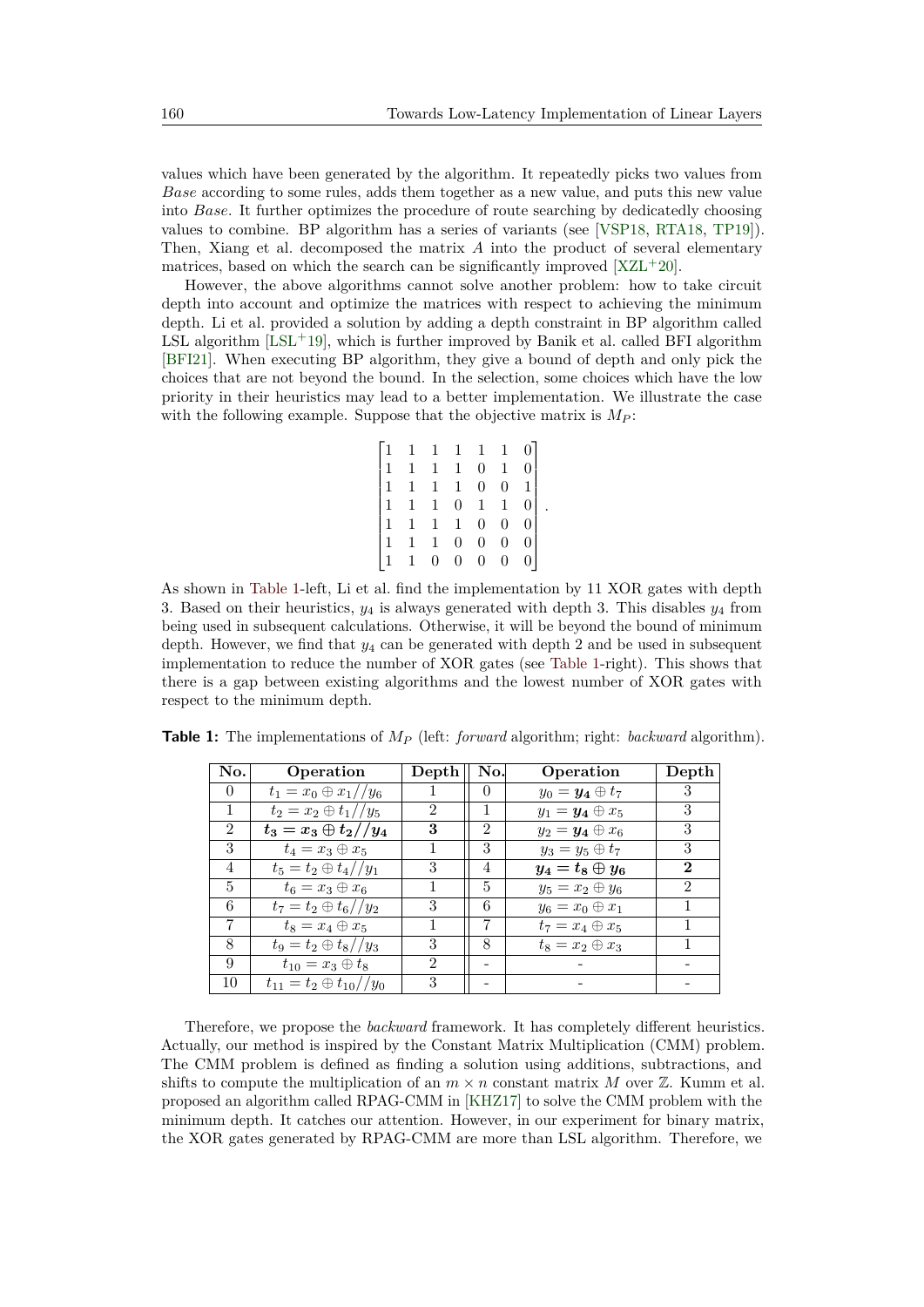study the special version of RPAG-CMM for binary matrix and propose a new heuristic algorithm based on the *backward* framework for binary matrices. The main algorithm will be introduced in [Algorithm 2,](#page-10-0) which is more relevant to the SLP problem.

# **1.1 Our Contributions**

In this paper, we investigate a new strategy of *backward* search. Concretely, rather than combining the inputs to reach the outputs, our new method attempts to iteratively split the outputs until all the input values appear. As shown in [Table 1-](#page-2-0)right, for the matrix  $M_P$ , the minimum depth of  $y_0, y_1, y_2, y_3$  is 3, but others are less than 3. We give the method to compute the minimum depth in [Subsection 2.1.](#page-3-0) Thus, we first consider the four values. We have  $y_0 = y_4 \oplus t_7$ ,  $y_1 = y_4 \oplus x_5$ ,  $y_2 = y_4 \oplus x_6$ , and  $y_3 = y_5 \oplus t_7$ . Because  $y_4, y_5, t_7$  are not input values, we split them into  $t_8, y_6, x_2, x_4, x_5$ . Finally, we split  $t_8, y_6$  by  $t_8 = x_2 \oplus x_3$ and  $y_6 = x_0 \oplus x_1$ . The complete processes can be seen in [Subsection 3.1.](#page-7-0) The above process leads to a new implementation with 9 XOR gates and the depth (that is defined by the longest path from the input to the output) 3. It should be noted that the new method can bound the depth in the search, which contributes to the solutions that take both latency and GE into consideration. For some matrices, the framework can cover more implementations than previous algorithms with minimum depth in a limited time, as illustrated in details in [Subsection 3.4.](#page-13-0)

Then, we apply the strategy to linear layers of block ciphers and find many low-latency candidates for implementations. The results can be seen in [Table 2](#page-4-0) and [Table 3.](#page-4-1) For the 11 linear layers that we analyzed, we find 8 matrices that have the same XOR gates with minimum depth and optimize 3 matrices in XOR gates. For the 26 lightweight matrices proposed, we find 9 matrices that have the same XOR gates with minimum depth and optimize 8 matrices in XOR gates. Notably, for AES Mixcolumns, we achieve an implementation with 103 XOR gates and depth 3. This is the same as the best low-latency result recently reported in [\[BFI21\]](#page-20-3). We also apply the algorithm to 4256 MDS matrices proposed by Li et al. in  $[LSL+19]$  $[LSL+19]$ , and achieve better implementations in XOR gates for 54*.*3% of them (see [Table 8\)](#page-18-0). The smallest matrix among them can be implemented with 86 XOR gates and depth 3, while the previous result is 88 XOR gates in  $[LSL^+19]$  $[LSL^+19]$ .

Last but not least, we synthesize the above results using two different ASIC libraries, namely TSMC 90 nm and NanGate 45 nm. Our implementation of the AES MixColumns has lower power and latency in the two libraries than those in  $[LSL+19, XZL+20, LXZZ21,$  $[LSL+19, XZL+20, LXZZ21,$  $[LSL+19, XZL+20, LXZZ21,$  $[LSL+19, XZL+20, LXZZ21,$  $[LSL+19, XZL+20, LXZZ21,$ [BFI21\]](#page-20-3). All the source codes and results of this paper are available at

[https://github.com/QunLiu-sdu/Towards-Low-Latency-Implementation.](https://github.com/QunLiu-sdu/Towards-Low-Latency-Implementation)

### **1.2 Organization**

In [Section 2,](#page-3-1) we give some basic notations and metrics. Moreover, in [Section 3,](#page-6-0) we formally propose our algorithm and give some examples using our algorithm. All the results and implementations in hardware are given in [Section 4.](#page-16-0) Finally, we conclude and propose future research directions in [Section 5.](#page-19-0)

# <span id="page-3-1"></span>**2 Preliminaries**

### <span id="page-3-0"></span>**2.1 Notations**

Let  $\mathbb{F}_2$  be a field with two elements and its additive and multiplicative identities are respectively denoted as 0 and 1. Let  $\mathbb{F}_2^n$  be the vector space of all *n*-dimensional vectors over  $\mathbb{F}_2$  and  $\mathbb{F}_2^{n\ell}$  be the vector space of all  $\ell$ -dimensional vectors over  $\mathbb{F}_2^n$ . We use  $\mathbf{M}_{\ell}(\mathbb{F}_2^n)$ to denote the set of all  $\ell \times \ell$  matrices over  $\mathbb{F}_2^n$ , and use  $\mathbf{M}_{\ell}(\mathrm{GL}(n, \mathbb{F}_2))$  to denote the set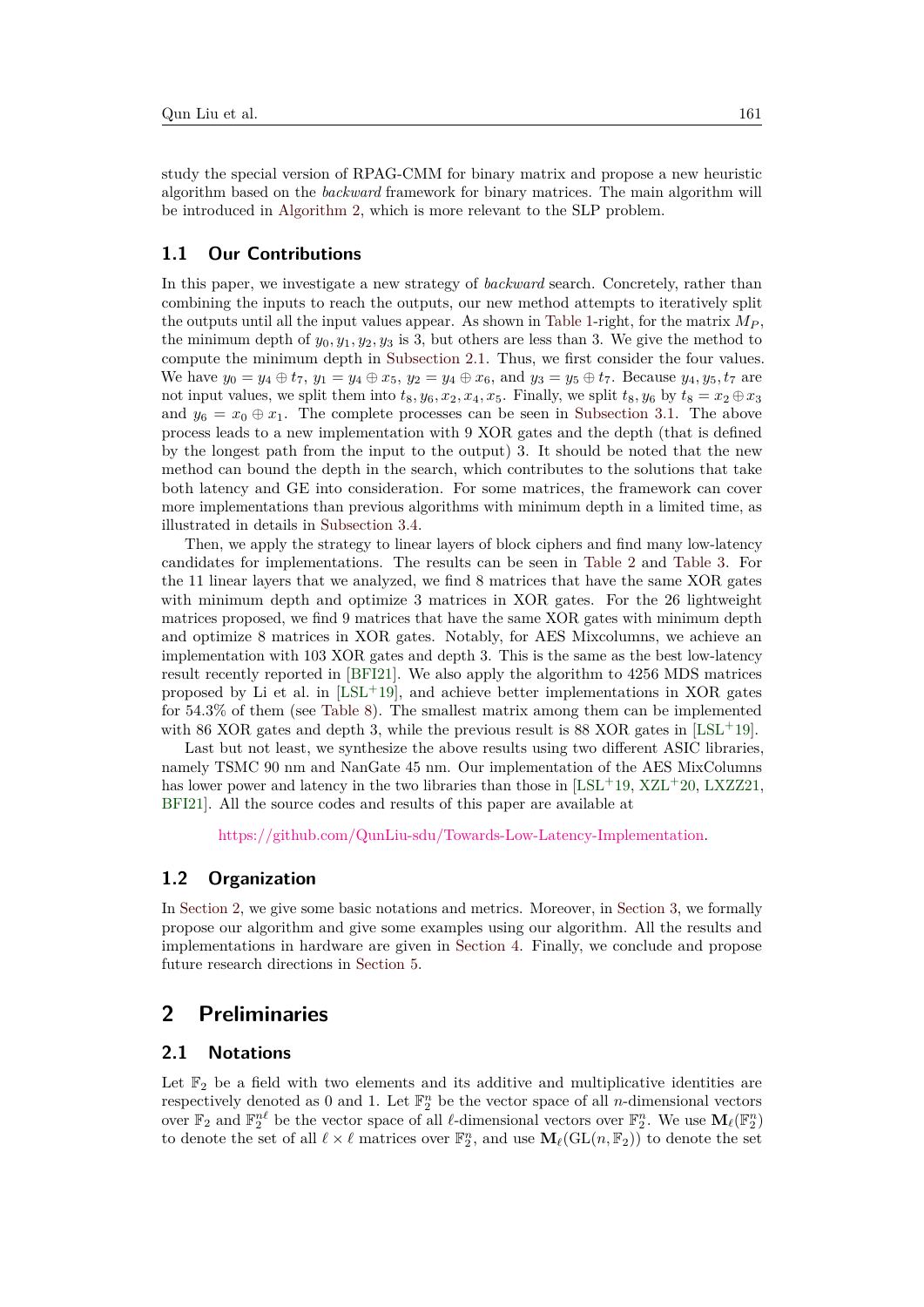| Matrix <sup>a</sup>                     | $[KLSW17]^{b}$ $[XZL+20]^{b}$ |        | $[LXZZ21]^{b}$ | $[LSL+19]$ <sup>c</sup> | $[BFI21]$ <sup>c</sup> | Ours <sup>c</sup> |
|-----------------------------------------|-------------------------------|--------|----------------|-------------------------|------------------------|-------------------|
| AES [DR20]                              | 97/8                          | 92/6   | 91/7           | 105/3                   | 103/3                  | 103/3             |
| SMALLSCALE AES [CMR05]                  | 47/7                          | 43/5   | 43/5           | 49/3                    | 49/3                   | 47/3              |
| <b>JOLTIK [JNP15]</b>                   | 48/4                          | 44/7   | 43/8           | 51/3                    | 50/3                   | 48/3              |
| QARMA128 [Ava17]                        | 48/3                          | 48/3   | 48/3           | 48/2                    | 48/2                   | 48/2              |
| $MIDORI [BBI+15]$                       | 24/4                          | 24/3   | 24/3           | 24/2                    | 24/2                   | 24/2              |
| PRINCE $M_0, M_1$ [BCG <sup>+</sup> 12] | 24/4                          | 24/6   | 24/6           | 24/2                    | 24/2                   | 24/2              |
| PRIDE $L_0, L_3$ [ADK <sup>+</sup> 14]  | 24/4                          | 24/3   | 24/3           | 24/2                    | 24/2                   | 24/2              |
| PRIDE $L_1, L_2$ [ADK <sup>+</sup> 14]  | 24/3                          | 24/3   | 24/3           | 24/2                    | 24/2                   | 24/2              |
| QARMA64 [Ava17]                         | 24/3                          | 24/5   | 24/5           | 24/2                    | 24/2                   | 24/2              |
| SKINNY64 [BJK <sup>+</sup> 16]          | 12/2                          | 12/2   | 12/2           | 12/2                    | 12/2                   | 12/2              |
| CAMELLIA [AIK+00]                       | 16/4                          | 16/4   | 16/4           | 20/3                    | $\overline{a}$         | 19/3              |
| [SKOP15](Hadamard)                      | 48/3                          | 44/7   | 44/7           | 51/3                    | 50/3                   | 49/3              |
| $[LS16]$ (Circulant)                    | 44/3                          | 44/6   | 43/4           | 47/3                    | 44/3                   | 44/3              |
| $[LW16]$ (Circulant)                    | 44/5                          | 44/8   | 43/4           | 47/3                    | 44/3                   | 44/3              |
| [BKL16](Circulant)                      | 42/5                          | 41/6   | 40/5           | 47/3                    | 43/3                   | 45/3              |
| $[SS16]$ (Toeplitz)                     | 43/5                          | 41/7   | 40/7           | 44/3                    | 43/3                   | 45/3              |
| [JPST17]                                | 43/5                          | 41/6   | 40/6           | 45/3                    | 45/3                   | 45/3              |
| [SKOP15](Involutory)                    | 48/4                          | 44/8   | 43/8           | 51/3                    | 49/3                   | 48/3              |
| $[LW16]$ (Involutory)                   | 48/4                          | 44/6   | 43/8           | 51/3                    | 49/3                   | 48/3              |
| $[SS16]$ (Involutory)                   | 42/4                          | 38/8   | 37/7           | 48/3                    | 46/3                   | 45/3              |
| [JPST17](Involutory)                    | 47/7                          | 41/6   | 41/10          | 47/3                    | 47/3                   | 47/3              |
| [SKOP15](Hadamard)                      | 100/5                         | 90/6   | 91/7           | 102/3                   | 99/3                   | 100/3             |
| $[LS16]$ (Circulant)                    | 112/5                         | 121/11 | 107/6          | 114/3                   | 113/3                  | 113/3             |
| [LW16]                                  | 102/3                         | 104/6  | 99/4           | 102/3                   | 103/3                  | 102/3             |
| [BKL16](Circulant)                      | 110/5                         | 114/10 | 105/7          | 112/3                   | 110/3                  | 111/3             |
| $[SS16]$ (Toeplitz)                     | 107/5                         | 114/12 | 100/9          | 107/3                   | 107/3                  | 107/3             |
| [JPST17](Subfield)                      | 86/5                          | 82/7   | 80/6           | 90/3                    | 90/3                   | 93/3              |
| [SKOP15](Involutory)                    | 100/6                         | 91/6   | 89/8           | 102/3                   | 100/3                  | 100/3             |
| [LW16](Involutory)                      | 91/6                          | 87/6   | 86/9           | 99/3                    | 95/3                   | 94/3              |
| [SS16](Involutory)                      | 100/6                         | 93/8   | 92/8           | 104/4                   | 102/4                  | 109/4             |
| [JPST17](Involutory)                    | 91/7                          | 83/6   | 84/6           | 94/3                    | 94/3                   | 97/3              |
| [KLSW17]                                | 84/4                          |        |                | 96/3                    |                        | 92/3              |
| $[LSL+19]$ (Involutory)                 |                               |        |                | 88/3                    |                        | $86/3^{\rm d}$    |

<span id="page-4-0"></span>**Table 2:** The XOR number/depth of implementation cost of matrices. Except for the last row, every matrix is consistent with the choice in [\[KLSW17\]](#page-22-1).

<sup>a</sup> For the block cipher, we optimize the matrix used in the linear layer.

b The results only take the number of XOR gates into account.

<sup>c</sup> The results take the number of XOR gates into account with respect to the minimum depth.

<sup>d</sup> We show the lowest one from all the results.

<span id="page-4-1"></span>**Table 3:** The XOR number/depth of implementation cost of matrices with depth 3 in [\[DL18\]](#page-22-2).

| Matrix                                                                                                 | Instantiation | Const<br>[DL18] | <b>BP</b><br> BP10 | Paar <sub>2</sub><br>[Paa97] | <b>RSDF</b><br>[RTA18] | <b>RNBP</b><br>[TP19] | A1<br>[TP19] | Α2<br>[TP19] | Ours |
|--------------------------------------------------------------------------------------------------------|---------------|-----------------|--------------------|------------------------------|------------------------|-----------------------|--------------|--------------|------|
|                                                                                                        | $A_4$         | 41/3            | 40/4               | 43/4                         | 43/7                   | 40/5                  | 41/7         | 40/5         | 40/3 |
|                                                                                                        | $A_4^{-1}$    | 41/3            | 43/5               | 44/3                         | 44/10                  | 41/6                  | 41/7         | 40/6         | 41/3 |
|                                                                                                        | $A_8$         | 77/3            | 76/7               | 86/4                         | 87/10                  | 76/6                  | 77/7         | 76/6         | 82/3 |
| $\begin{array}{l}M_{4,3}^{9,5}\\M_{4,3}^{9,5}\\M_{4,3}^{9,5}\\M_{4,3}^{9,5}\\M_{4,3}^{9,5}\end{array}$ | $A_8^{-1}$    | 77/3            | 79/5               | 86/4                         | 91/14                  | 77/6                  | 77/7         | 77/5         | 81/3 |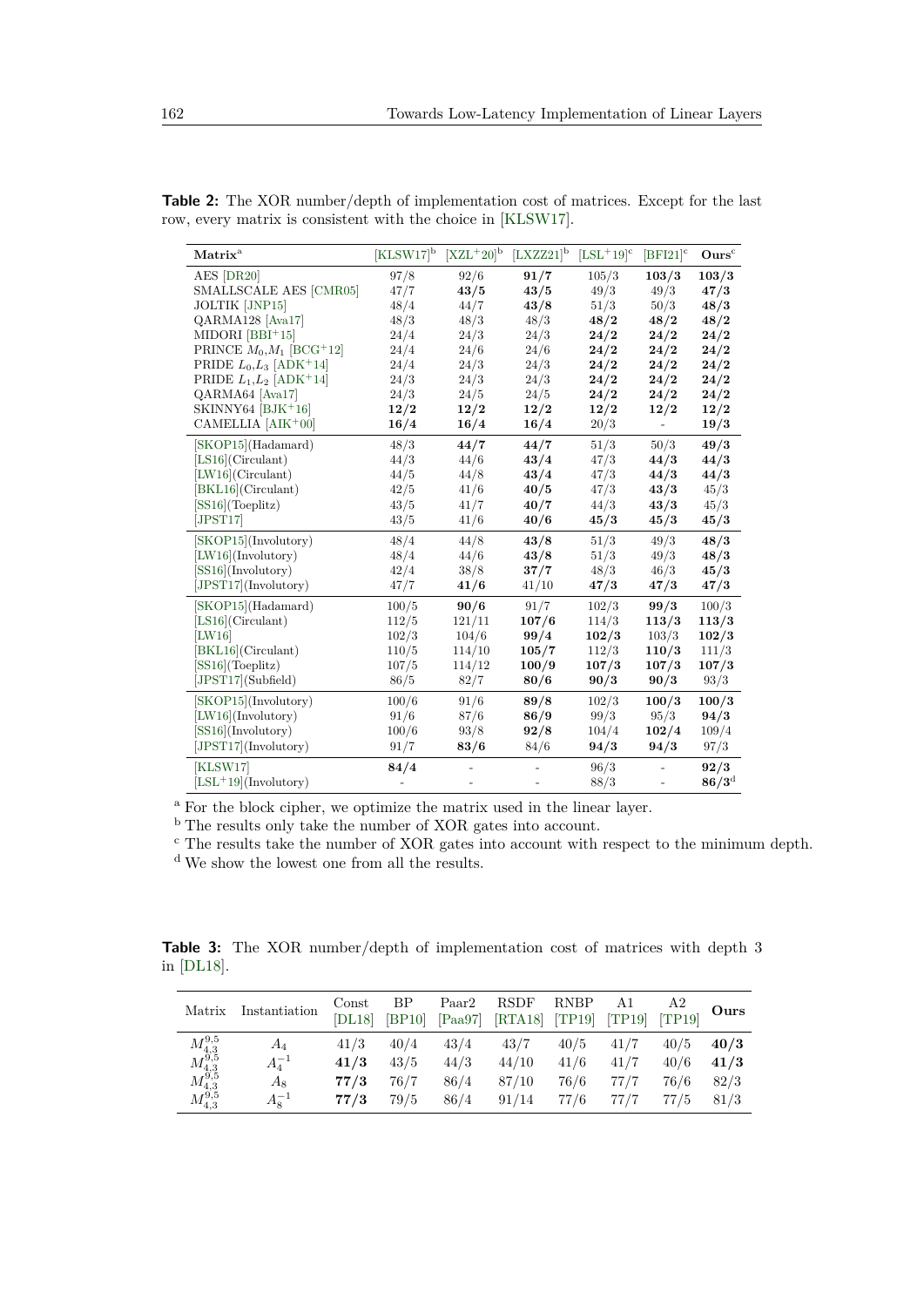of all  $\ell \times \ell$  matrices whose elements are taken from the general linear group  $GL(n, \mathbb{F}_2)$ formed by all invertible  $n \times n$  matrices over  $\mathbb{F}_2$ . Note that we abuse  $\mathbf{M}_{\ell}(\mathbb{F}_2^n)$  or  $\mathbf{M}_{n\ell}(\mathbb{F}_2)$ to denote the set of all  $n\ell \times n\ell$  binary matrices.

For a vector  $x \in \mathbb{F}_2^{n\ell}$ , let  $\omega_n(x)$  be the number of non-zero *n*-bit chunks. Particularly, if  $n = 1$ ,  $\omega_1(x)$  is the Hamming weight of *x*. For a matrix  $A \in M_{n\ell}(\mathbb{F}_2)$ , the branch number  $\mathcal{B}_n(A)$  is defined as  $\min_{x \in \mathbb{F}_2^{n\ell} \setminus \{0\}} \{\omega_n(x) + \omega_n(Ax)\}.$  Then, an invertible matrix *A* is an MDS matrix if and only if  $\mathcal{B}_n(A) = \ell + 1$ . Moreover, *A* is an involutory MDS matrix, if *A* is MDS and  $A = A^{-1}$ .

For any linear layer of a cipher associated to an  $m \times n$  binary matrix A, given inputs  $\vec{x} = (x_0, x_1, ..., x_{n-1})^T$ , the outputs  $\vec{y} = (y_0, y_1, ..., y_{m-1})^T$  of the linear layer can be calculated by  $\vec{y} = A\vec{x}$ , and  $y_i$  can be computed by

$$
y_i = a_{i0}x_0 \oplus a_{i1}x_1 \oplus \ldots \oplus a_{i(n-1)}x_{n-1},
$$

where each coefficient  $a_{ij}$  is the entry of matrix *A* at *i*-th row and *j*-th column. We can then associate  $y_i$  with a binary vector:

$$
[a_{i0}, a_{i1}, \ldots, a_{i(n-1)}].
$$

We use "node" to define such binary vector. That is, the node  $\mathcal{N}_{y_j} \stackrel{\text{def}}{=} [a_{i0}, a_{i1}, ..., a_{i(n-1)}].$  $\mathcal{N}_{x_i}$  is the unit node and  $\mathcal{N}_{y_j}$  is the target node. For three nodes  $\mathcal{N}_{y_{i_1}}$ ,  $\mathcal{N}_{y_{i_2}}$  and  $\mathcal{N}_{y'_i}$ , we say  $\mathcal{N}_{y_{i_1}}$  and  $\mathcal{N}_{y_{i_2}}$  generate  $\mathcal{N}_{y'_i}$ , if  $\mathcal{N}_{y'_i} = \mathcal{N}_{y_{i_1}} \oplus \mathcal{N}_{y_{i_2}}$  with  $\oplus$  element-wise plus. For a node  $\mathcal{N}_{y_i}$ , we define its depth  $\mathcal{D}(\mathcal{N}_{y_i})$  as the maximum number of XOR operations of a path from unit nodes to  $\mathcal{N}_{y_i}$ . Obviously, the depth of  $\mathcal{D}(\mathcal{N}_{y'_i}) \geq \mathcal{D}(\mathcal{N}_{y_{i_1}}) + 1$  and  $\mathcal{D}(\mathcal{N}_{y'_i}) \ge \mathcal{D}(\mathcal{N}_{y_{i_2}}) + 1$ . We define the minimum depth of a node  $\mathcal{N}_{y_i}$  as:

$$
\lceil \log_2(\omega_1(\mathcal{N}_{y_i})) \rceil. \tag{1}
$$

Given an  $m \times n$  binary matrix A over  $\mathbb{F}_2$ , the minimum depth of A is defined as:

$$
\max_{y_i \in A} \{ \lceil \log_2(\omega_1(\mathcal{N}_{y_i})) \rceil \}, \text{ where } \mathcal{N}_{y_i} = [a_{i0}, a_{i1}, \dots, a_{i(n-1)}]. \tag{2}
$$

Note that we can treat the implementation of the matrix *A* as a graph. Thus, the depth of the implementation is the critical path length of the graph.

### **2.2 Metrics**

In this sub-section, we recall some metrics for a matrix over  $\mathbb{F}_2$ , which are helpful in the proposed solver of minimum depth SLP problem.

**The direct-XOR (d-XOR) [\[KPPY14\]](#page-22-11).** Given an  $m \times n$  binary matrix A over  $\mathbb{F}_2$ , the d-XOR count is defined as  $\omega_1(A) - m$ , where we define  $\omega_1(A)$  as the Hamming weight of *A*, i.e., the number of 1's in *A*.

**The sequential-XOR (s-XOR) [\[JPST17\]](#page-22-10).** Let  $A \in GL(n, \mathbb{F}_2)$  be an invertible matrix. Assume  $x_0, x_1, ..., x_{n-1}$  are the *n* input values of *A*. It is always possible to perform a sequence of XOR instructions  $x_i = x_i \oplus x_j$  with  $0 \le i, j \le n-1$ , such that the *n* input values are updated to the *n* output values. The s-XOR count of *A* is defined as the minimal number of XOR instructions to update the inputs to the outputs.

**The general-XOR (g-XOR) [\[XZL](#page-23-1)<sup>+</sup>20].** Given an  $m \times n$  binary matrix A over  $\mathbb{F}_2$ , the implementation of *A* can be viewed as a sequence of XOR operations  $x_i = x_{j_1} \oplus x_{j_2}$ where  $0 < x_{j_1}, x_{j_2} < i$  and  $i = n, n + 1, \ldots, t - 1$ . The g-XOR count is defined as the minimal number of operations  $x_i = x_{j_1} \oplus x_{j_2}$  that compute the *m* outputs completely.

Since the d-XOR is intuitive and easy to compute, it has been adopted in the design of new lightweight diffusion layers. For further optimization, the s-XOR and the g-XOR are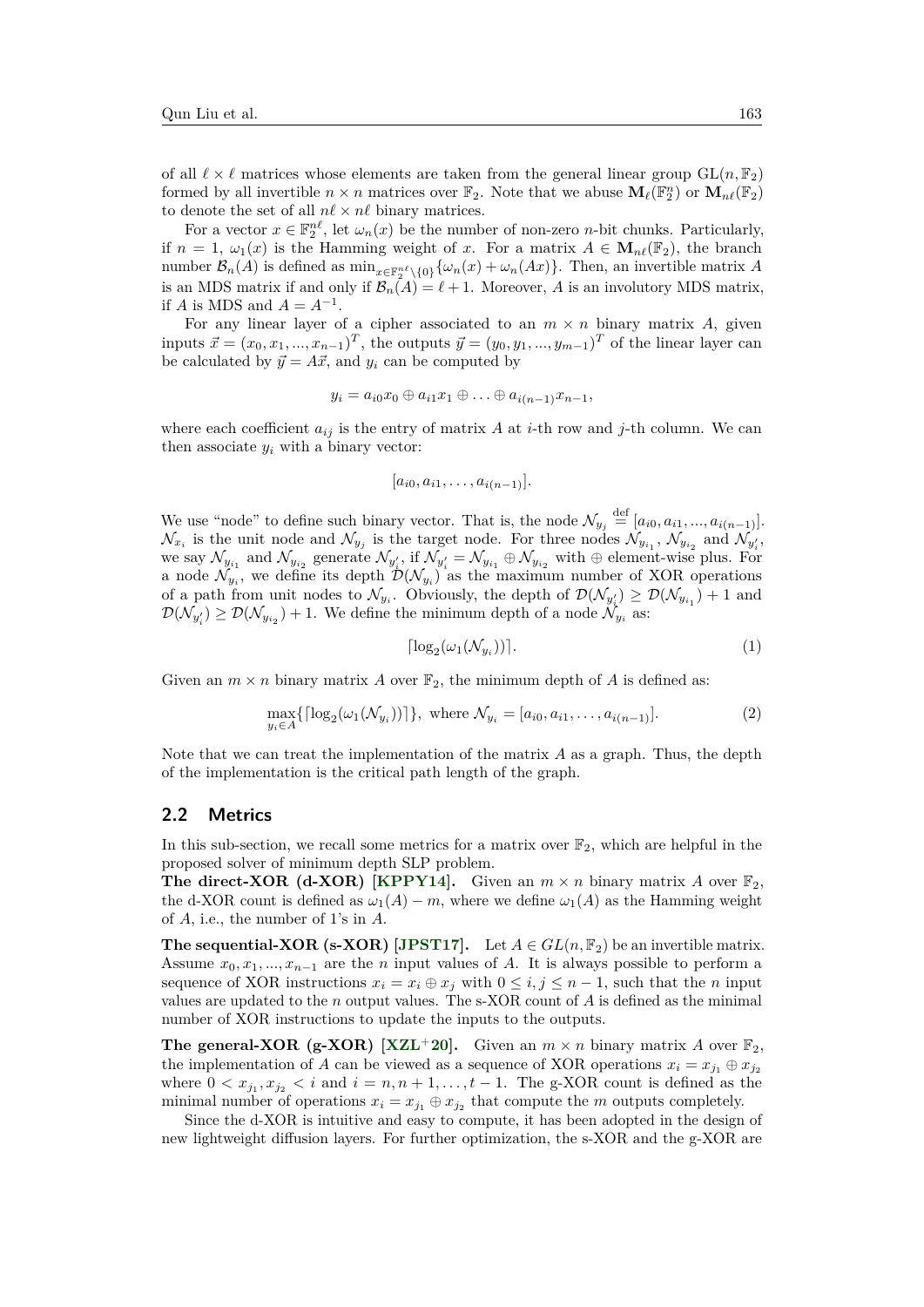used in evaluating matrices. The difference is that the g-XOR can generate new values while the s-XOR always renews original values. For example, for computing  $x_0 \oplus x_1$ , the s-XOR performs  $x_0 = x_0 \oplus x_1$  or  $x_1 = x_0 \oplus x_1$ . While the g-XOR can generate  $t_2$  with  $t_2 = x_0 \oplus x_1.$ 

**Global optimization.** For an  $m \times n$  binary matrix A over  $\mathbb{F}_2$ , we can obtain an estimation of its hardware cost by finding a good linear straight-line program corresponding to *A* with state-of-the-art automatic tools based on certain SLP heuristics [\[BMP13\]](#page-21-1). Using different heuristics, global optimization leads to better results than local optimization [\[KLSW17\]](#page-22-1). And in this paper, the global optimization corresponds to optimizing with respect to the g-XOR metric.

# <span id="page-6-0"></span>**3 Backward Search**

In this section, we formally present the new search framework and algorithm. The new framework provides another intuitive perspective to solve the SLP problem with respect to achieving the minimum depth. We find that other methods always ignore some choices because of their rules. Our new framework can keep such choices (ignored by other methods) and potentially can achieve better solutions. We only use the g-XOR metric in our framework.

First, we introduce the *backward* search framework and provide an example in [Subsec](#page-7-0)[tion 3.1.](#page-7-0) The example using our strategy can help readers to understand our framework. We begin with the example and then formalize the process. Then, we propose five heuristics rules of splitting nodes for the low-area *backward* strategy in [Subsection 3.2,](#page-11-0) and discuss their priorities (i.e., to determine which rule will be used if multiple ones can be matched) in [Subsection 3.3.](#page-12-0) Finally, we compare LSL algorithm with our framework in [Subsection 3.4,](#page-13-0) to explain the advantages of the *backward* search for low-latency implementation compared to the forward one.

The notations used in this section are as follows. For convenience, we use node *y* instead of  $\mathcal{N}_y$ .

- *A*: An  $m \times n$  binary matrix to be implemented.
- *x<sup>i</sup>* : The unit node with the *i*-th bit set.
- *y<sup>i</sup>* : The target node of *A*.
- $X: A set of unit nodes.$
- $d_{y_i}$ : The minimum depth of  $y_i$ .
- *dA*: The maximum value of the depth of each row in *A*.
- *Ld*: A set of all the nodes with minimum depth *d*.
- $W:$  The working set containing target nodes.
- P: The predecessor set containing the predecessor nodes.
- $\mathcal{E}$ : The edge set containing the edges used to generate the graph.
- *s*: The current depth of W used to determine which nodes will be considered.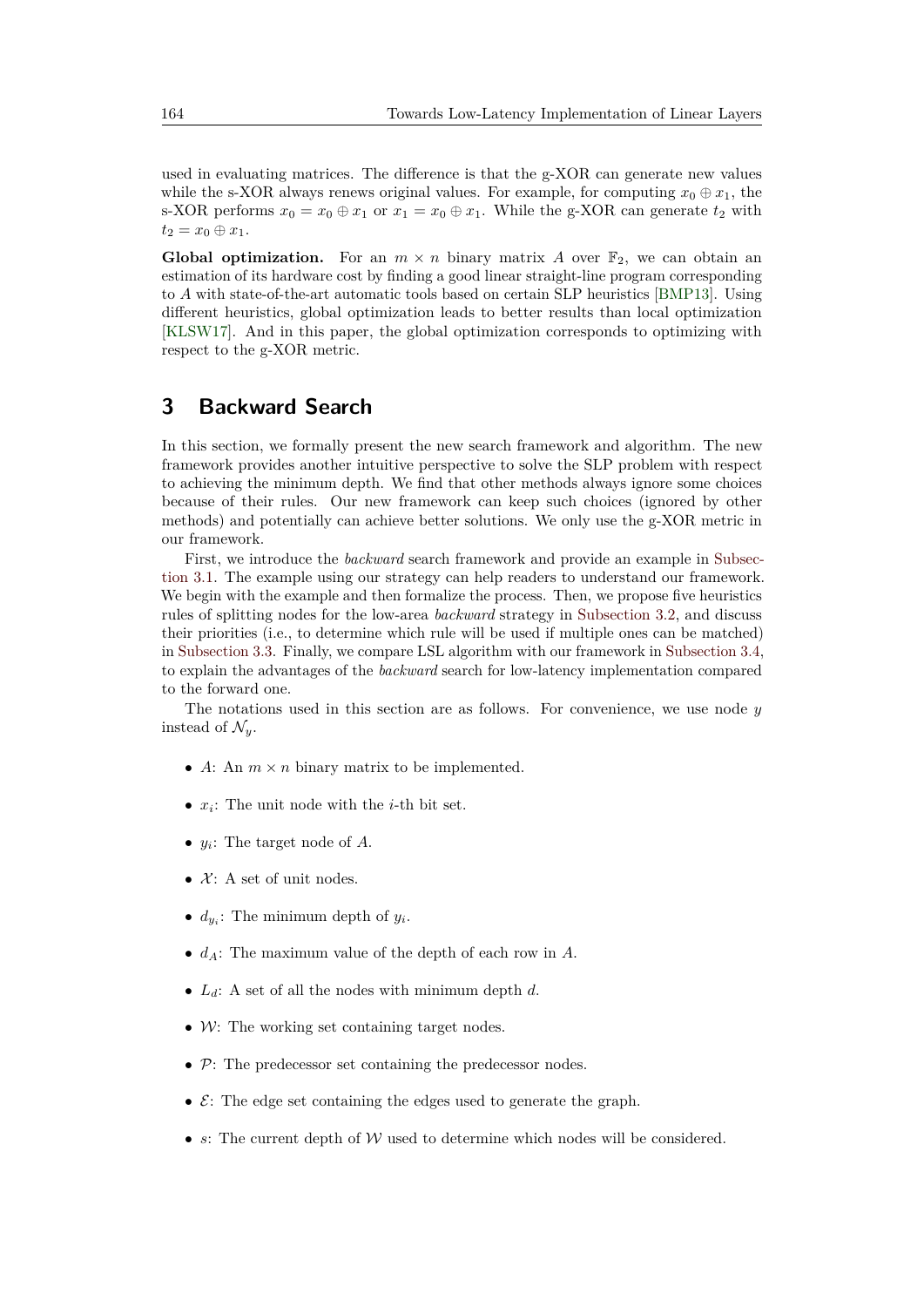#### <span id="page-7-0"></span>**3.1 The Backward Strategy**

The *backward* strategy can be regarded as the search from outputs to inputs by iteratively *splitting* the nodes. Given an implementation of a matrix  $A: \{x_i = x_{j1} \oplus x_{j2}\}$  with  $0 < j_1, j_2 < i$  and  $i = n, n + 1, \ldots$ , every non-unit node  $x_i (i \geq n)$  can be split into two nodes  $x_{j_1}$  and  $x_{j_2}$ . If we use new nodes to split the target nodes into unit nodes, we can also find an implementation of *A*. For convenience, we call *p* and *q* the predecessors of *w*, if and only if  $w = p \oplus q$  holds. The *backward* strategy is given in [Algorithm 2.](#page-10-0) We bring the example *M<sup>P</sup>* in [Section 1](#page-0-0) to cast some light on our framework:

|                                   |             |                | $1 \quad 1 \quad 1 \quad 1 \quad 1$         |                  |                |                |
|-----------------------------------|-------------|----------------|---------------------------------------------|------------------|----------------|----------------|
| $\begin{bmatrix} 1 \end{bmatrix}$ | $\,$ 1 $\,$ | $\,$ $\,$ $\,$ | $\,$ 1 $\,$                                 | $\boldsymbol{0}$ | $\mathbf{1}$   |                |
| $\left  \right $                  |             |                | $1\quad 1\quad 1$                           | $\boldsymbol{0}$ |                | $0\quad1$      |
| $\left\vert 1\right\rangle$       | $\,$ 1 $\,$ |                | $\begin{matrix} 1 & 0 & 1 & 1 \end{matrix}$ |                  |                | 0              |
| $\left  \right $                  |             |                | $1\quad 1\quad 1$                           | $\overline{0}$   | $\overline{0}$ |                |
| $\left\vert 1\right\rangle$       | $\,1\,$     | $\mathbf{1}$   | $\overline{0}$                              | $\overline{0}$   | $\overline{0}$ |                |
| $\left\vert 1\right\rangle$       | $1\,$       | $\overline{0}$ | $0\,$                                       | $\overline{0}$   | $\overline{0}$ | 0 <sup>1</sup> |

*.*

**Initialization.** In  $M_P$ ,  $y_i$  represents the *i*-th row of the matrix, and  $x_i$  is the unit node with the *i*-th bit set. We put each row in  $M_P$  into the working set  $W$ . The unit set X contains all the unit nodes. Thus, we have the predecessor set  $\mathcal{P} = \phi$ ,  $W = \{y_0, y_1, y_2, y_3, y_4, y_5, y_6\}$ , and  $\mathcal{X} = \{x_0, x_1, x_2, x_3, x_4, x_5, x_6\}$ . The nodes in W need to be split. Then, we use Equation (1) to give the minimum depth of each node:

$$
d_{y_0} = 3, d_{y_1} = 3, d_{y_2} = 3, d_{y_3} = 3, d_{y_4} = 2, d_{y_5} = 2, d_{y_6} = 1.
$$

And we calculate the minimum depth of  $M_P$  is  $d_{M_P} = 3$  by Equation (2).

**Step 1.** The current depth *s* is  $d_{M_P} = 3$ . For  $y_i \in W$ , if the minimum depth  $d_{y_i}$  of  $y_i$ meets  $d_{y_i} < s$ , we put it from W to P. Therefore,  $W = \{y_0, y_1, y_2, y_3\}$ .  $P = \{y_4, y_5, y_6\}$ .

**Step 2.**  $s = d_{Mp} = 3$ . We split  $y_0, y_1, y_2, y_3 \in W$ . If the nodes in P can split one node in W, we will not generate new nodes. We first use  $y_4$  to split  $y_0, y_1, y_2$ . We have to generate new nodes  $t_7 = [0, 0, 0, 0, 1, 1, 0], x_5$ , and  $x_6$ , as we have  $y_0 = y_4 \oplus t_7, y_1 = y_4 \oplus x_5$ , and  $y_2 = y_4 \oplus x_6$ . Then, we find that  $y_3$  can be split into  $y_5$  and  $t_7$  without any new nodes. Now,  $W = \phi$ , and  $P = \{y_4, y_5, y_6, t_7, x_5, x_6\}.$ 

**Step 3**. Because of  $W = \phi$ , we set  $W \leftarrow \mathcal{P}, \mathcal{P} \leftarrow \phi$ , and  $s = s - 1 = 2$ . Like Step 1, we put  $y_6, t_7, x_5, x_6$  to  $\mathcal{P}$ .

**Step 4.**  $s = 2$ .  $W = \{y_4, y_5\}$ .  $P = \{y_6, t_7, x_5, x_6\}$ . We generate  $t_8 = [0, 0, 1, 1, 0, 0, 0]$ and  $x_2$ ,  $y_4$  and  $y_5$  can be split into  $t_8, y_6$  and  $x_2, y_6$  respectively. Thus,  $\mathcal{W} = \phi$ , and  $\mathcal{P} = \{y_6, t_7, t_8, x_2, x_5, x_6\}.$ 

**Step 5.** Because of  $W = \phi$ , we set  $W \leftarrow \mathcal{P}, \mathcal{P} \leftarrow \phi$ , and  $s = s - 1 = 1$ . Like Step 1, we put  $x_2, x_5, x_6$  to  $\mathcal{P}$ .

**Step 6**.  $s = 1$ .  $W = \{y_6, t_7, t_8\}$ .  $P = \{x_2, x_5, x_6\}$ . New nodes  $x_0, x_1, x_3$ , and  $x_4$  are generated to split  $y_6$ ,  $t_7$ , and  $t_8$ . Therefore,  $\mathcal{W} = \phi$ , and  $\mathcal{P} = \{x_0, x_1, x_2, x_3, x_4, x_5, x_6\}.$ 

**Step 7.** Because of  $W = \phi$ , we set  $W \leftarrow \mathcal{P}, \mathcal{P} \leftarrow \phi$ , and  $s = s - 1 = 0$ . Now,  $W = \{x_0, x_1, x_2, x_3, x_4, x_5, x_6\}.$  All the target nodes are split into unit nodes. We finish the search.

Now, we formalize our framework. First, we state the problem that we focus on. The SLP problem is defined as follows.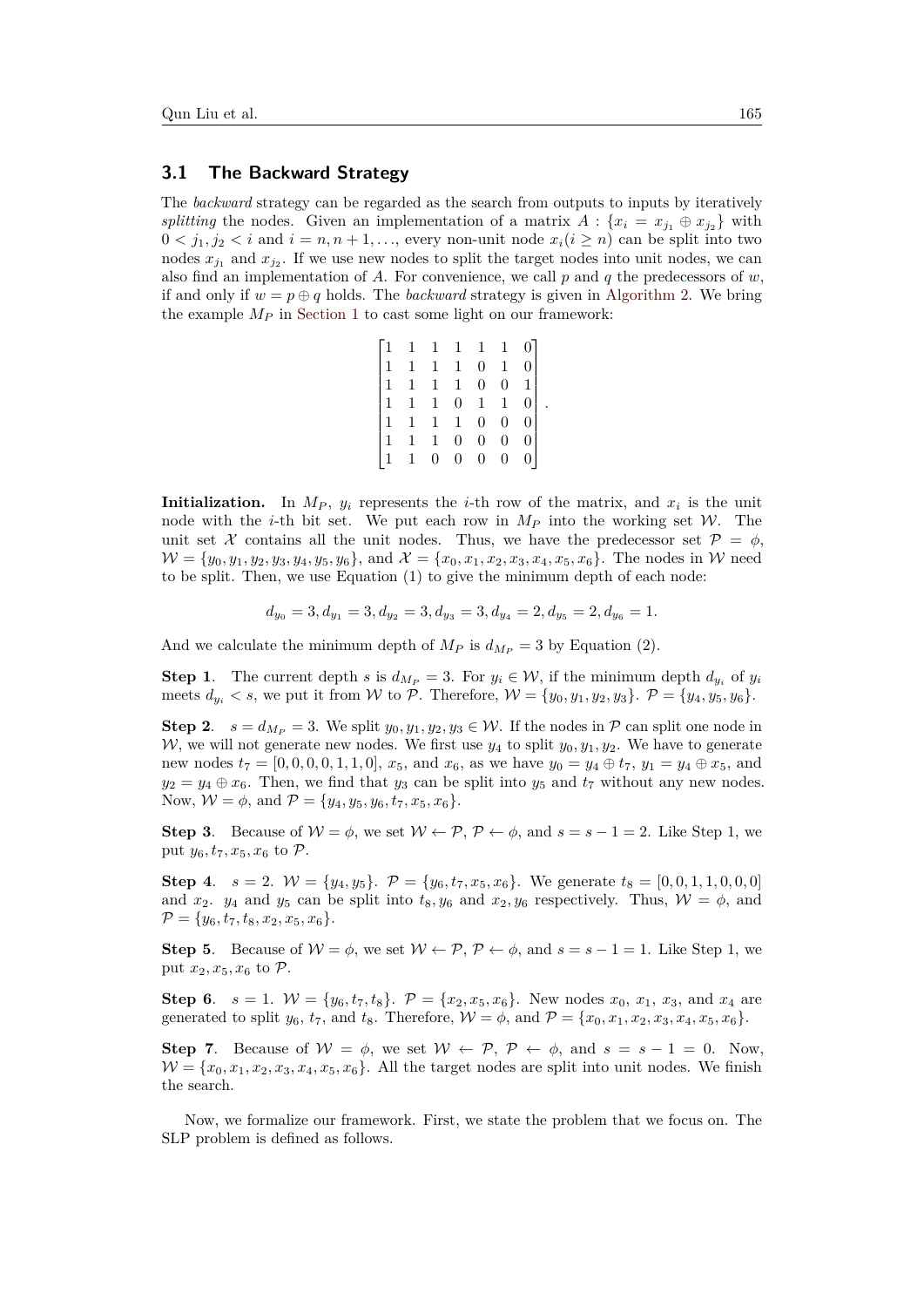**Definition 1** ([\[BMP08\]](#page-21-6))**.** The Shortest Linear Program (SLP) problem is defined as finding a solution with the minimum number of XORs to compute the multiplication of an  $m \times n$  constant matrix *A* over  $\mathbb{F}_2$ .

Then, we extend the SLP problem by considering the depth of the solution. The *backward* framework aims at solving the SLP problem as well as achieving the minimum depth. In other words, we give the solution of the SLP problem, where the depth of each node is not greater than the minimum depth of *A*.

**Definition 2.** The *backward* framework is an approach to search for a solution for the SLP problem that starts from target nodes, chooses a node iteratively, and splits it into two ones until all the nodes are unit ones.

Our framework returns a directed graph formed by nodes and by edges connecting pairs of nodes. In the case of a directed graph, each edge has an orientation, from one node to another. If there exists an edge from *p* to *q*, we say that *q* has a predecessor node *p*. And the in-degree of a node is defined as the number of edges whose origins are the node. As our framework always splits one node into two predecessor nodes, the in-degree of every node is either 0 or 2. This gives rise to the following property.

**Property 1.** The *backward* framework returns a directed graph. In the graph, the indegree of each node is 0 or 2. Every unit node has the in-degree 0. And every non-unit node has the in-degree 2 and can represent an XOR gate.

We use the set  $\mathcal E$  to save the graph. The implementation is encoded in  $\mathcal E$  in the form  $(p, u)$ , which means that there exists an edge from  $p$  to  $u$ . Normally, a graph is defined by a tuple of sets, one for edges and one for vertices (i.e., the nodes). However, for the sake of brevity, we omit the set of vertices since every edge  $(p, u)$  explicitly implies that the graph contains two nodes *p* and *u*. For each non-unit node, there exist two nodes *p* and *q* such that  $(p, u)$  and  $(q, u)$  are saved in  $\mathcal{E}$ . In Step 2 of the example, we have  $y_0 = y_4 \oplus t_7$ . Thus, we put  $(y_4, y_0)$  and  $(t_7, y_0)$  into  $\mathcal{E}$ .

For a non-unit node *u*, the splitting method uses two predecessor nodes *a* and *b* to split *u* by  $u = a \oplus b$ . The depth of a graph is defined as the number of non-unit nodes involved in its critical path. If we choose the appropriate predecessors, we can ensure that the SLP problem is solved with respect to achieving the minimum depth.

<span id="page-8-0"></span>**Proposition 1.** *For any*  $y \in L_d$  ( $d \ge 1$ ), *there exist*  $y_1$  *and*  $y_2$  *with*  $y_1 \in L_{d-1}$  *or*  $y_2 \in L_{d-1}$ *such that*  $y_1 \oplus y_2 = y$ *.* 

*Proof.* Based on Equation (1) and the definition of  $L_d$ , we have

$$
\lceil \log_2(\omega_1(y)) \rceil = d.
$$

Therefore, we obtain that

$$
2^{d-1} < \omega_1(y) \le 2^d.
$$

For  $d = 1$ , [Proposition 1](#page-8-0) holds obviously. We consider the case of  $d \geq 2$ . If the minimum depth  $d_{(y_i)}$  ( $i \in \{0,1\}$ ) of  $y_1$  or  $y_2$  meets  $d_{(y_i)} \geq d$ ,  $y \in L_d$  does not hold. To ensure that each node reaches the minimum depth, we only consider the case of  $d_{y_1}, d_{y_2} < d$ . Assume that  $y_1 \notin L_{d-1}$  and  $y_2 \notin L_{d-1}$ . Without loss of generality, let  $y_1, y_2 \in L_k$  ( $0 \le k < d-1$ ), we have

$$
0 < \omega_1(y_1), \omega_1(y_2) \le 2^k \le 2^{d-2}.
$$

Since  $y_1 \notin L_{d-1}$  and  $y_2 \notin L_{d-1}$ , we have

$$
0 < \omega_1(y) \le \omega_1(y_1) + \omega_1(y_2) \le 2^k + 2^k \le 2^{d-1}.
$$

This contradicts to  $2^{d-1} < \omega_1(y)$ . Therefore, we must have  $y_1 \in L_{d-1}$  or  $y_2 \in L_{d-1}$ .  $\Box$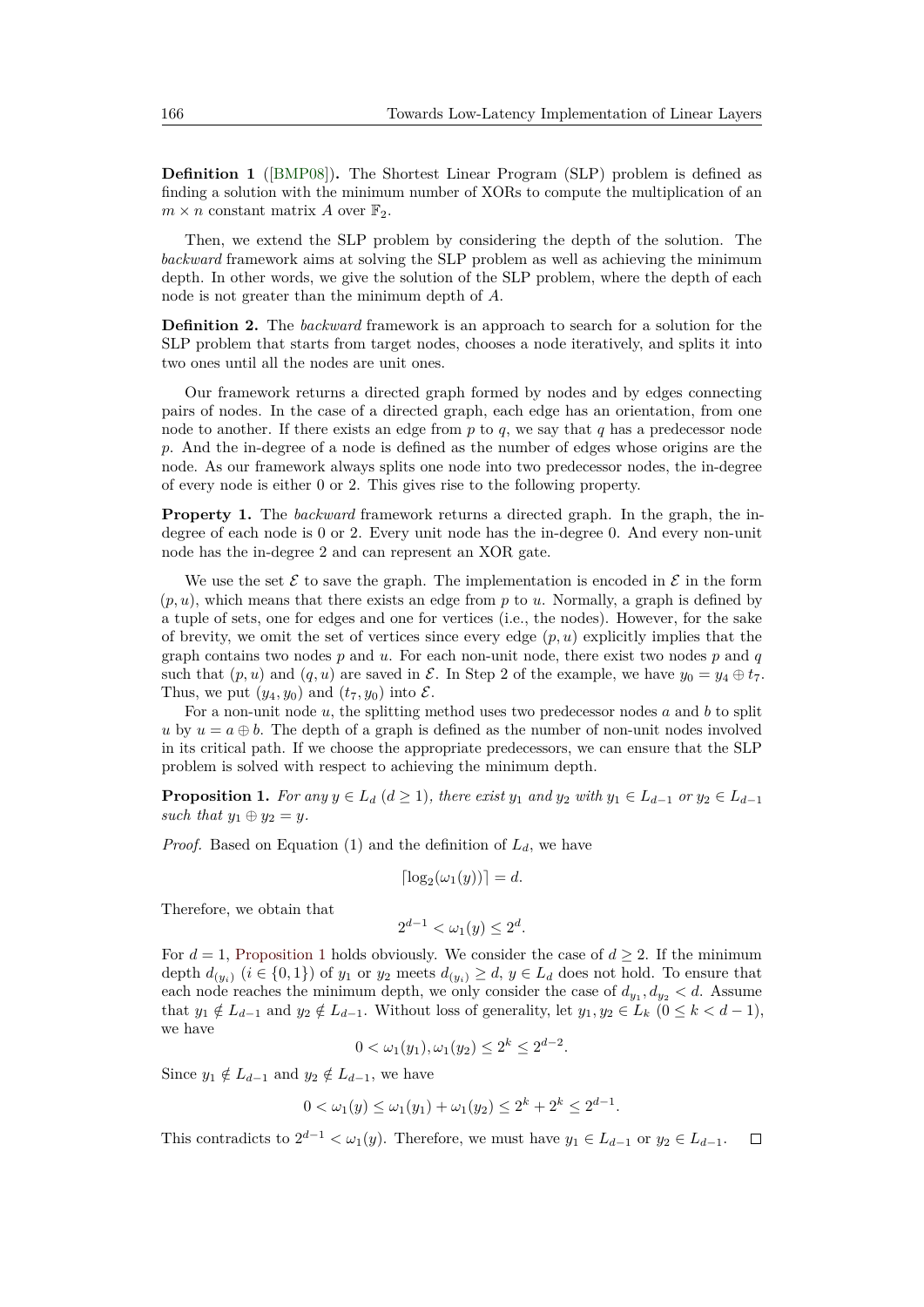[Proposition 1](#page-8-0) can help us to execute the splitting process. We use an example to illustrate it. Suppose that  $y \in L_3$ . The Hamming weight  $\omega_1(y)$  of *y* is 5, 6, 7, or 8. If  $y_1, y_2 \in L_1$ ,  $\omega_1(y_1)$  and  $\omega_1(y_2)$  are not greater than 2.  $y = y_1 \oplus y_2$  is impossible. Thus, we must have  $y_1 \in L_2$  or  $y_2 \in L_2$ . We use W to save the nodes which need to be split. Note that the splitting method may generate new nodes. We put them into  $\mathcal{P}$ . We recommend reusing the nodes in  $\mathcal P$  for reducing the number of XOR gates. Our heuristics in [Subsection 3.2](#page-11-0) aim to reuse non-unit nodes based on the current states of  $W$  and  $\mathcal{P}$ . And if we cannot match any heuristics, a function DefaultSplit() is used to split the nodes by a default method (see [Algorithm 1\)](#page-9-0).

<span id="page-9-0"></span>**Algorithm 1** DefaultSplit()

| <b>Input:</b> A target set $W$                                          |
|-------------------------------------------------------------------------|
| <b>Output:</b> The target node w and suitable predecessor nodes p and q |
| $w \stackrel{select}{\longleftarrow} W$                                 |
| $s \leftarrow \lceil \log_2(\omega_1(w)) \rceil$                        |
| $p \stackrel{select}{\longleftarrow} L_{s-1}$                           |
| $q \leftarrow w \oplus p$                                               |
| return $w, p, q$                                                        |

In the function DefaultSplit(), we use an operation "<sup>select</sup>". The operation selects an element from the set randomly. [Algorithm 1](#page-9-0) shows the selection based on [Proposition 1.](#page-8-0) The selection of *p* is a random process. Suppose that we need to split  $y = [1, 1, 1, 1, 1]$ . Because of  $y \in L_3$ , we first select predecessor node  $y_1$ .  $\omega_1(y_1)$  can only be one of  $\{2, 3, 4\}$ . We randomly choose  $\omega_1(y_1) = 3$ . Then, we randomly set the three bits of  $y_1$  to 1 and others to 0. Thus, in this selection, we select  $y_1 = [1, 1, 1, 0, 0]$  in  $L_2$ . And  $y_2$  can be generated by  $y_2 = y \oplus y_1 = [0, 0, 0, 1, 1].$ 

<span id="page-9-1"></span>**Proposition 2.** *Given an*  $m \times n$  *binary matrix A and its minimum depth*  $d_A$ *, we can always find a graph based on the backward framework where each target node y<sup>i</sup> can be split into unit nodes and the depth of each node is not greater than*  $d_A$ .

*Proof.* The target nodes are  $y_0, y_1, ..., y_{m-1}$ . We put them into the working set W and initialize the predecessor set  $\mathcal{P} \leftarrow \phi$ . Based on [Proposition 1,](#page-8-0) for each node  $y_i$  in W, if  $y_i$ is not unit node, we can always find two predecessors  $t_p$  and  $t_q$  where  $d_{t_p}$  and  $d_{t_q}$  are less than  $d_{y_i}$ . Through repeating the process, we split all the nodes in W into  $P$ . Next, we treat  $\mathcal P$  as W and continue to split the nodes in W. The above process stops only when no nodes need to be split. Finally, every target node will be split into unit nodes.  $\Box$ 

[Proposition 2](#page-9-1) ensures that our framework can always work. Note that the proof of the proposition implies the processes of the *backward* framework. It is simple to see that this method is suitable for low-latency implementation. For an  $m \times n$  binary matrix A, the minimum depth of *A* is  $d_A$ . If using the *backward* strategy, we can use  $d_{y_i}$  to represent the minimum depth of each target node  $y_i$  ( $0 \le i \le m-1$ ) and have  $y_i \in L_{d_{y_i}}$ . When selecting predecessor nodes, we always choose them from  $L_k$  ( $k < d_{y_i}$ ), which can reach the bound of minimum depth easily. We can give the following steps and the complete process is in [Algorithm 2.](#page-10-0)

- 1. Initialize the target set  $W$  and the predecessor set  $P$ .
- 2. If  $\mathcal{X} \cup \mathcal{W} = \mathcal{X}$ , return the implementation  $\mathcal{E}$ .
- 3. If  $W = \phi$ , treat P as the target set to split,  $s \leftarrow s 1$ , go to Step 2.
- 4. Use heuristics to split. If it is successful, go to Step 3.
- 5. Use the default method to split. Go to Step 3.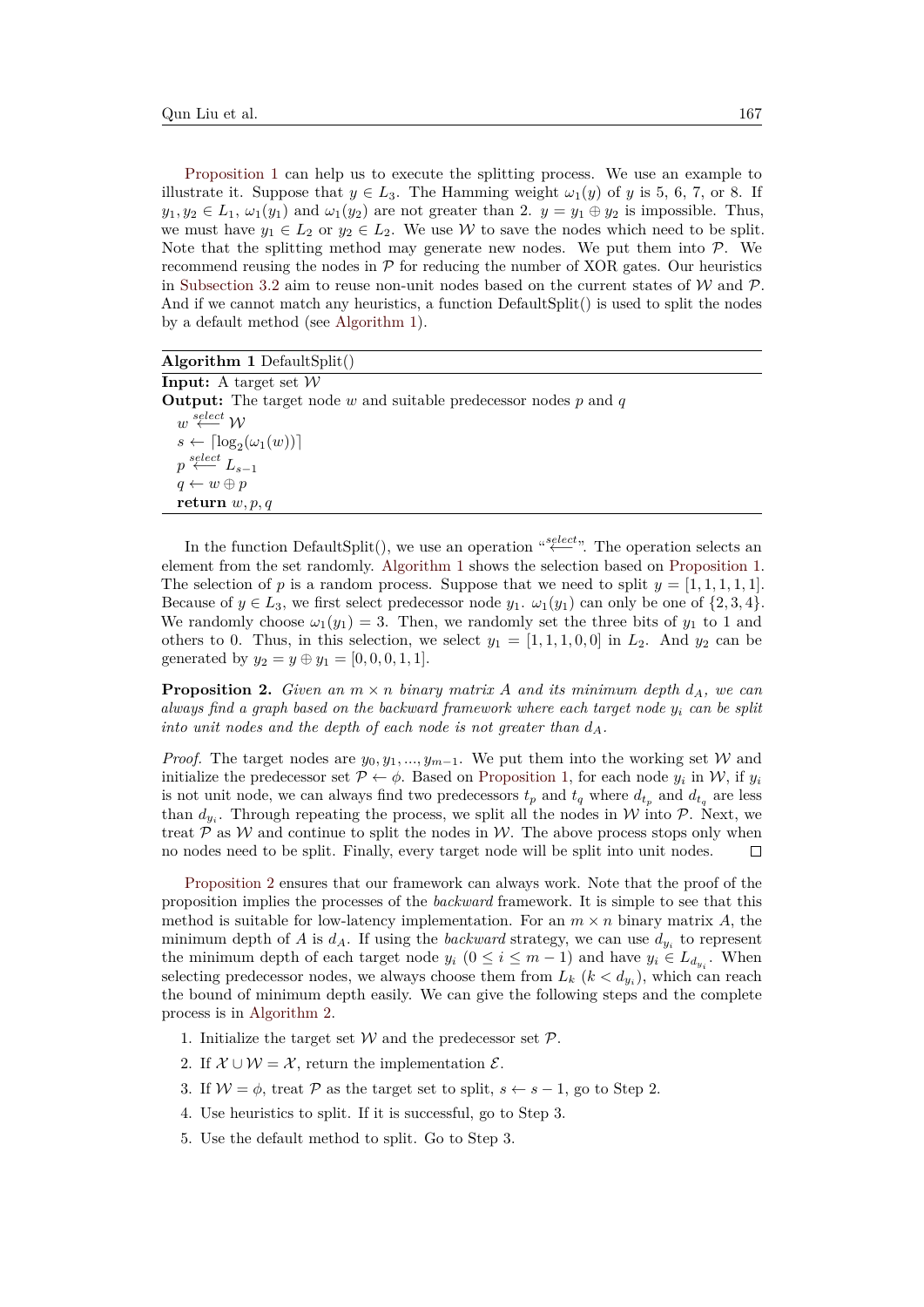<span id="page-10-0"></span>**Algorithm 2** *backward* search framework

| <b>Input:</b> An $m \times n$ binary matrix A                                          |                                                          |
|----------------------------------------------------------------------------------------|----------------------------------------------------------|
| <b>Output:</b> The implementation $\mathcal E$ of $A$                                  |                                                          |
| $W \leftarrow \{y_i\}(0 \leq i \leq m-1)$                                              | $\triangleright$ The target set                          |
| $\mathcal{X} \leftarrow \{x_j\}(0 \leq j \leq n-1)$                                    |                                                          |
| $\mathcal{P} \leftarrow \phi$                                                          |                                                          |
| $\mathcal{E} \leftarrow \phi$                                                          |                                                          |
| $d_{y_i} \leftarrow \lceil \log_2(\omega_1(y_i)) \rceil$                               |                                                          |
| $d_A \leftarrow \max\{d_{u_i}\}\$                                                      |                                                          |
| $s \leftarrow d_A$                                                                     |                                                          |
| while $\mathcal{X} \cup \mathcal{W} \neq \mathcal{X}$ do                               |                                                          |
| while $\mathcal{W} \neq \phi$ do                                                       |                                                          |
| if Search $(W, P, s)$ = True then                                                      | $\triangleright$ Using heuristics to reduce circuit area |
| continue                                                                               |                                                          |
| end if                                                                                 |                                                          |
| $w, p_1, p_2 = \text{DefaultSplit}(\mathcal{W})$                                       | $\triangleright$ Default method                          |
| $W \leftarrow W \setminus \{w\}, \mathcal{P} \leftarrow \mathcal{P} \cup \{p_1, p_2\}$ |                                                          |
| $\mathcal{E} \leftarrow \mathcal{E} \cup \{(p_1,w),(p_2,w)\}\$                         |                                                          |
| continue                                                                               |                                                          |
| end while                                                                              |                                                          |
| $s \leftarrow s - 1$                                                                   | $\triangleright$ Deal with the depth                     |
| $W \leftarrow \mathcal{P}$                                                             |                                                          |
| $\mathcal{P} \leftarrow \phi$                                                          |                                                          |
| end while                                                                              |                                                          |
| return $\mathcal E$                                                                    |                                                          |

As the processes of splitting and generating nodes are randomized, recalling the computations at different times would lead to different results. Hence, it is difficult to determine how long we wait to achieve the best solution. We execute the algorithm in a limited and reasonable time (several days) to collect many implementations and select the best one among them. This strategy is quite similar to many previous search approaches in, e.g., [\[KLSW17,](#page-22-1) [TP19,](#page-23-0) [XZL](#page-23-1)<sup>+</sup>20, [BFI21\]](#page-20-3).

For a matrix, the initial information includes the target nodes and unit nodes. All the target nodes will be put into  $W$ . Next, we generate new predecessor nodes or use existing nodes to split the nodes in  $W$ . Which predecessor nodes will be used depends on different strategies. Since the selection of the predecessors is randomized, it is possible that we cannot find a good implementation taking a long time. Thus, we provide five rules of heuristics (see [Subsection 3.2\)](#page-11-0). The rules can help us to find the sub-optimal result. It is easy to transform our implementation to a circuit. The depiction "*a* is split into *b* and *c*" means  $a = b \oplus c$ .

Given the current depth *s*, we only search the predecessor nodes from  $L_k(0 \leq k < s)$ .  $L_k$  is a set of all the nodes with minimum depth  $k$ . The loop condition in [Algorithm 2](#page-10-0)  $\mathcal{X} \cup \mathcal{W} \neq \mathcal{X}$  indicates that there is at least one non-unit node in W, which will be split according to our strategy. In Step 7 of the example, the loop condition does not hold, and it returns the result. In addition, for splitting the nodes with fewer XOR gates, we give a function Search() to describe how the algorithm uses the heuristics to split nodes and update parameters. We can view more details in [Algorithm 3.](#page-11-1) The purpose of the heuristics is to reduce the XOR gates in a reasonable time.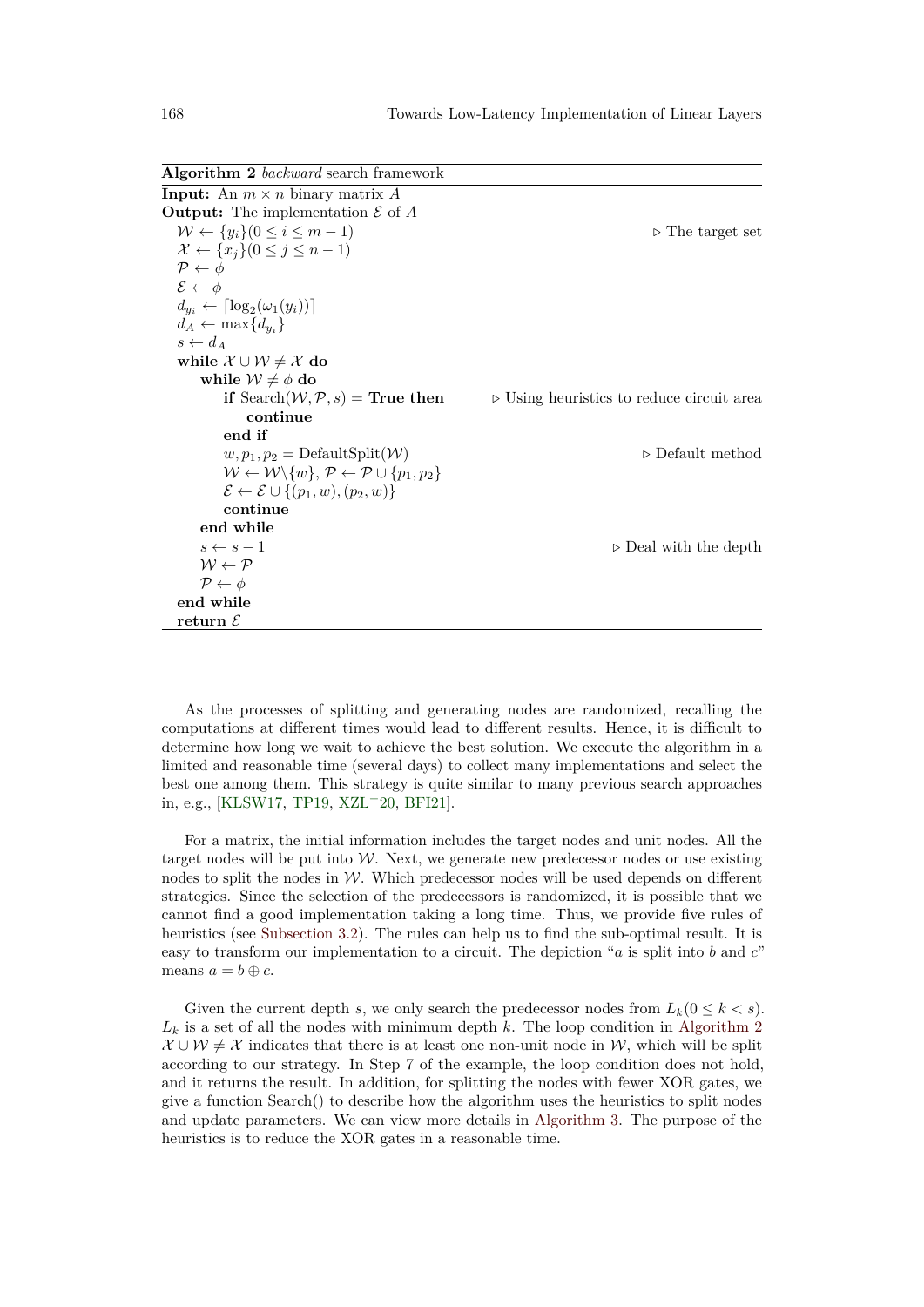### <span id="page-11-0"></span>**3.2 Heuristics of Splitting Nodes**

In this section, we present our heuristic algorithm that takes the working set  $W$ , the predecessor set  $P$ , and the current depth  $s$  in [Algorithm 2](#page-10-0) and output the best candidate node to be splitt and the splitting scheme. We present several splitting rules of  $W, P$ , and *s* and the corresponding action of splitting. The heuristic search is performed by matching one of the rules and conducting the corresponding actions. Most examples are from *M<sup>P</sup>* .

```
Algorithm 3 Search()
```

```
Input: W, P, and s in the framework
Output: True or False
  if ∃w_1 ∈ W meets d_{w_1} < s then
      W \leftarrow W\backslash \{w_1\}, \mathcal{P} \leftarrow \mathcal{P} \cup \{w_1\} \triangleright Rule 1
      return True
  end if
  if ∃p, q \in \mathcal{P}, ∃w \in \mathcal{W} s.t. w = p \oplus q then
      W \leftarrow W\backslash \{w\} . Rule 2
      \mathcal{E} \leftarrow \mathcal{E} \cup \{(p, w), (q, w)\}\return True
  end if
  if ∃p ∈ P, ∃w ∈ W, ∃q ∈ Lk(0 ≤ k < s) s.t. w = p ⊕ q then
      W \leftarrow W\backslash \{w\} . Rule 3
      P \leftarrow P \cup \{q\}\mathcal{E} \leftarrow \mathcal{E} \cup \{(p, w), (q, w)\}\return True
  end if
  if ∃p_1, p_2, p_3 \in L_k(0 \le k < s), ∃w_1, w_2 \in \mathcal{W} s.t. w_1 = p_1 \oplus p_2, w_2 = p_2 \oplus p_3 then
      W \leftarrow W\{w_1, w_2\} \triangleright Rule 4
      \mathcal{P} \leftarrow \mathcal{P} \cup \{p_1, p_2, p_3\}\mathcal{E} \leftarrow \mathcal{E} \cup \{(p_1, w_1), (p_2, w_1), (p_2, w_2), (p_3, w_2)\}\return True
  end if
  return False
```
#### **Rule 1:**

*Match:* There is  $w_1 \in \mathcal{W}$  which meets  $d_{w_1} < s$ . *Operation:* Put  $w_1$  from W to P. (see Figure [2\(a\)\)](#page-12-1). *Example:* In Step 1 of the example in [Subsection 3.1,](#page-7-0)  $W = \{y_0, y_1, y_2, y_3, y_4, y_5, y_6\}$  and *s* = 3. The minimum depth of  $y_4, y_5, y_6$  is less than *s*. Thus, we set  $W \leftarrow W \setminus \{y_4, y_5, y_6\}$ and  $\mathcal{P} \leftarrow \mathcal{P} \cup \{y_4, y_5, y_6\}.$ 

## **Rule 2:**

*Match:*  $\exists p_1, p_2 \in \mathcal{P}, \exists w_1 \in \mathcal{W} \text{ s.t. } w_1 = p_1 \oplus p_2.$ *Operation:* Delete  $w_1$ . (see Figure [2\(b\)\)](#page-12-2).

*Example:* In Step 2 of the example in [Subsection 3.1,](#page-7-0) after splitting  $y_0, y_1, y_2, \mathcal{W} = \{y_3\}$ ,  $\mathcal{P} = \{y_4, y_5, y_6, t_7, x_5, x_6\}.$  We find that  $y_3$  can be split directly into  $y_5$  and  $t_7$ . Thus, we set  $W \leftarrow W \setminus \{y_3\}.$ 

### **Rule 3:**

*Match:* ∃ $p_1$  ∈  $P$ , ∃ $w_1$  ∈  $W$ , ∃ $p_2$  ∈  $L_k$ (0 ≤  $k$  < *s*) s.t.  $w_1 = p_1 ⊕ p_2$ . *Operation:*  $W \leftarrow W \setminus \{w_1\}, \mathcal{P} \leftarrow \mathcal{P} \cup \{p_2\}$  (see Figure [2\(c\)\)](#page-12-3).

*Example:* In Step 4 of the example in [Subsection 3.1,](#page-7-0)  $W = \{y_4, y_5\}, P = \{y_6, t_7, x_5, x_6\}$ and  $s = 2$ . We use  $y_6$  to split  $y_5$ . We need to generate a new node  $x_2$  to meet  $y_5 = y_6 \oplus x_2$ , in which  $y_5 \in L_2$ ,  $y_6 \in L_1$ , and  $x_2 \in L_0$ . Thus, we set  $W \leftarrow W \setminus \{y_5\}$  and  $P \leftarrow P \cup \{x_2\}$ .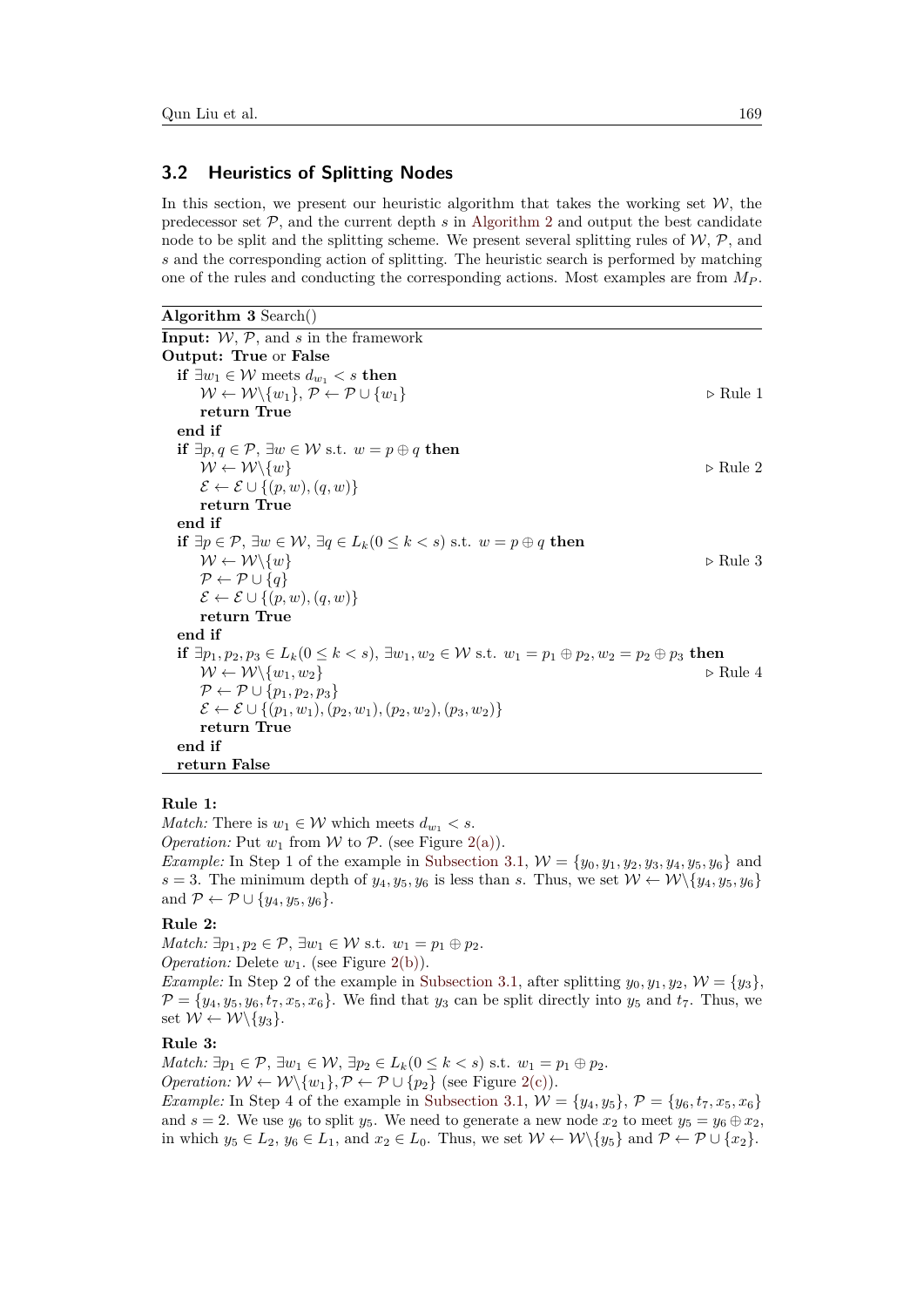#### **Rule 4:**

*Match:* ∃ $p_1, p_2, p_3 \in L_k(0 \le k < s)$ , ∃ $w_1, w_2 \in W$  s.t.  $w_1 = p_1 ⊕ p_2, w_2 = p_2 ⊕ p_3$ . *Operation:*  $W \leftarrow W \setminus \{w_1, w_2\}, \mathcal{P} \leftarrow \mathcal{P} \cup \{p_1, p_2, p_3\}$  (see Figure [2\(d\)\)](#page-12-4).

*Example:* Suppose that  $s = 2$  and W has two nodes  $y_0$  and  $y_1$ . We can split them to three new predecessors  $p_1 = [0, 0, 0, 0, 1, 1, 0], p_2 = [1, 1, 1, 1, 0, 0, 0],$  and  $p_3 = [0, 0, 0, 0, 0, 1, 0]$  by  $y_0 = p_1 \oplus p_2$  and  $y_1 = p_2 \oplus p_3$ , in which  $y_0 \in L_3$ ,  $y_1 \in L_3$ ,  $p_1 \in L_1$ ,  $p_2 \in L_2$ , and  $p_3 \in L_0$ . We set  $W \leftarrow W \setminus \{y_0, y_1\}, \mathcal{P} \leftarrow \mathcal{P} \cup \{p_1, p_2, p_3\}.$ 

#### **Rule 5:**

*Match:* This is the default splitting rule.

*Operation:* Using the default method to split. (see Figure [2\(e\)\)](#page-12-5).

*Example:* In Step 6 of the example in [Subsection 3.1,](#page-7-0)  $W = \{y_6, t_7, t_8\}$ .  $\mathcal{P} = \{x_2, x_5, x_6\}$ . After splitting  $t_7, t_8$ , we use DefaultSplit() to split  $y_6$ . We generate  $x_0$  and  $x_1$ , then,  $y_6 = x_0 \oplus x_1$ . We set  $W \leftarrow W \setminus \{y_6\}, \mathcal{P} \leftarrow \mathcal{P} \cup \{x_0, x_1\}.$ 

<span id="page-12-4"></span><span id="page-12-1"></span>

<span id="page-12-5"></span><span id="page-12-3"></span><span id="page-12-2"></span>**Figure 2:** The different splitting rules

# <span id="page-12-0"></span>**3.3 Discussion on the Priority**

Another problem is to decide which rule takes precedence. If we make bad choices, the number of nodes in  $P$  will increase, which may lead to a worse implementation. Our strategy is a greedy one to choose the best candidate in the current state rather than the global optimal choice. The method helps us return a feasible solution in a reasonable time.

Thus, we need to investigate the priority between different rules. For this problem, we make a series of experiments. We try to modify the order of different rules, give them a hierarchical priority, and compare their results. Meanwhile, we give the theoretical costs of each rule in [Table 4.](#page-13-1) Ideally, the output nodes can be generated without any cost. However, this case cannot happen. Each non-unit node has two predecessors with one XOR gate.

Rule 1 will be matched first because it reduces one node in  $\mathcal W$  and adds one node in  $\mathcal P$ without additional XOR operations. In Rule 2, we need one XOR gate. Besides, we don't generate new predecessors in Rule 2, while Rule 3 generates a new predecessor. Thus, we prefer Rule 2 to Rule 3 if both of them can be matched.

In the worst case, i.e., Rule 5, a node will be split into two predecessor nodes. Rule 4 is preferred than Rule 5 because two nodes in  $W$  are only split into 3 new predecessors. Actually, Rule 4 can be regarded as the combination of Rule 3 and Rule 5. Thus, in some cases, Rule 3 and Rule 4 can be regarded as the same. Therefore, the relation of rules' priorities is

#### **Rule 1** *>* **Rule 2** *>* **Rule 3** ≥ **Rule 4** *>* **Rule 5***.*

**Candidates with the same priority.** In the running of our strategy, it is inevitable that several candidates with the same priority may be chosen. For the case of a tie, one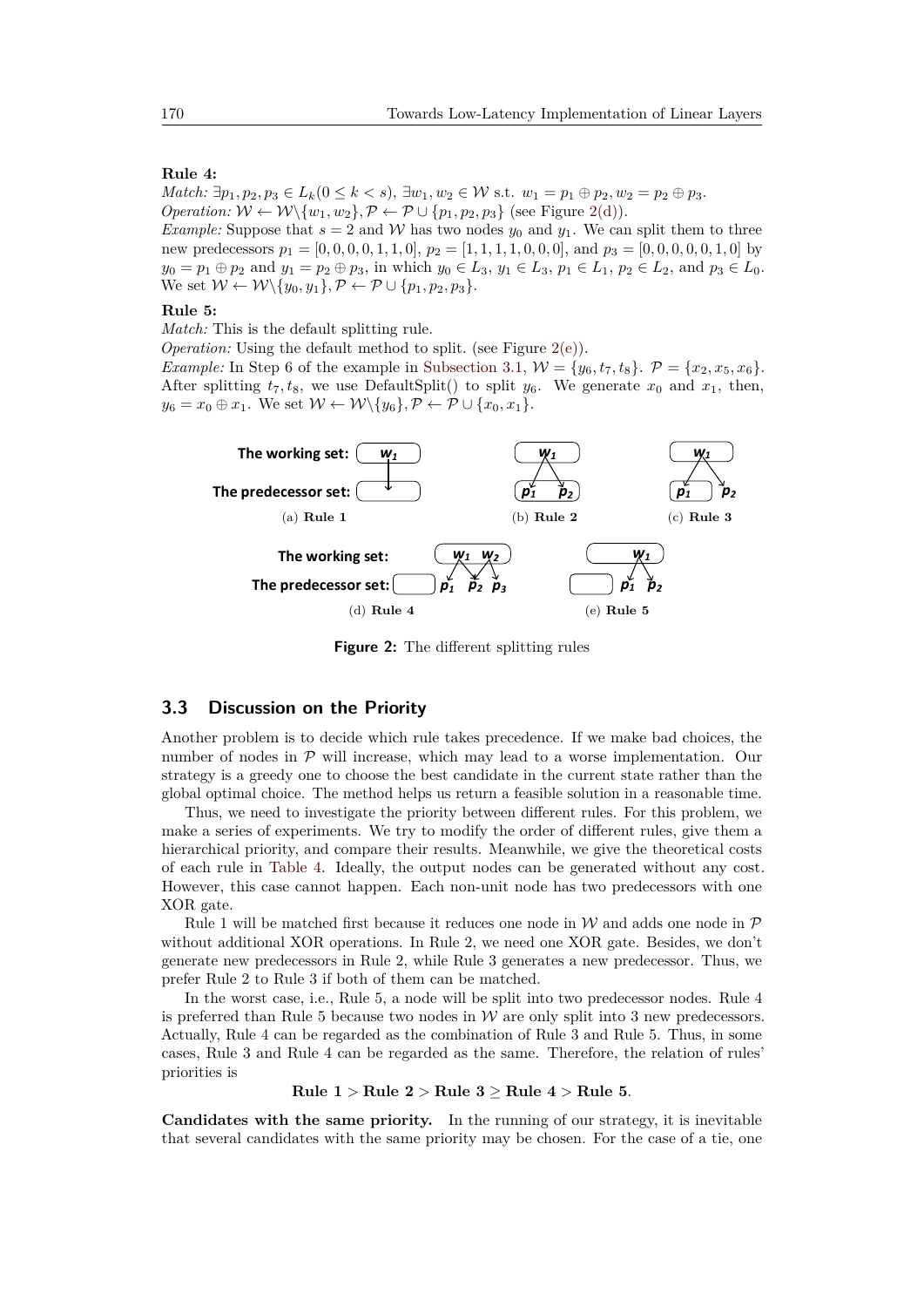<span id="page-13-1"></span>

|        | Rule Output $nodes^1$ Gates <sup>2</sup> predecessors <sup>3</sup> |   |   |
|--------|--------------------------------------------------------------------|---|---|
| Rule 1 |                                                                    |   |   |
| Rule 2 |                                                                    |   |   |
| Rule 3 |                                                                    | 1 |   |
| Rule 4 | 2                                                                  | 2 | 3 |
| Rule 5 |                                                                    |   |   |

**Table 4:** The costs of predecessors

 $^{\rm 1}$  The number of nodes we deal with.

<sup>2</sup> The number of XOR gates we use.

<sup>3</sup> The number of new predecessors we generate.

possible solution is to record all the candidates and try them sequentially. However, this may lead to a large memory requirement. Sometimes, we even cannot exhaust search all possible candidates in a reasonable time. We use an alternative method. It takes a random selection and randomly selects a candidate to speed up the search process.

# <span id="page-13-0"></span>**3.4 Comparison of Backward and Forward Search for Low-latency Implementation**

In this section, we explain the advantage of the *backward* searching for low-latency implementation beyond the forward one. The advantage is that the *backward* framework ensures that each node reaches the minimum depth, which holds for all matrices. However the *forward* algorithm cannot (see [Section 1\)](#page-0-0). This feature will affect whether the node can be used to generate new nodes. Thus, for some matrices, the framework can cover more implementations than previous algorithms with minimum depth in a limited time. Then, we give a further explanation as follows.

First, we review the very effective *forward* search algorithm proposed by Boyar et al. in [\[BP10\]](#page-21-0). Given a set of unit nodes and target nodes as a binary matrix, for generating every row  $y_i$  ( $0 \le i \le m-1$ ) in matrix, BP algorithm places all unit nodes  $\{x_0, x_1, ..., x_{n-1}\}$  into the *Base* set *B* and initialize an *m*-integer vector *Dist* which keeps track of the distances of each target node from *B*. The *Dist* is  $[\delta(B, y_0), \delta(B, y_1), ..., \delta(B, y_{m-1})]$ , where  $\delta(B, y_i)$ indicates the minimum number of XOR gates required that can obtain  $y_i$  from *B*. Then, Boyar repeatedly picks two nodes from *B* according to some rules, adds them together as a new node, and puts this new node into *B*. The rules are described as follows:

- 1. Perform XOR on every unique pair of nodes in *B* to generate a new node. The node is used to re-evaluate the *Dist* vector, and calculate the new distance  $\sum_{i=0}^{m-1} Dist[i]$ .
- 2. Select the smallest distance and put the corresponding node into *B*. Meanwhile, if a pair can generate the target node, then choose it first.
- 3. In the case of a tie, use the Euclidean norm of *Dist* to determine which candidate is better.

Intuitively, after each iteration, the *Base* set becomes closer to the target nodes according to the reduction of *Dist*. The algorithm stops executing if and only if the *Dist* is a zero vector. That is, the *Base* set can compute all the target nodes. In the following, LSL algorithm enhances BP algorithm with circuit depth awareness in  $[LSL+19]$  $[LSL+19]$ . It proposes a new set that keeps track of the circuit depth of *Base*. At each iteration, LSL algorithm only picks two different elements from *Base* and generates a new node that will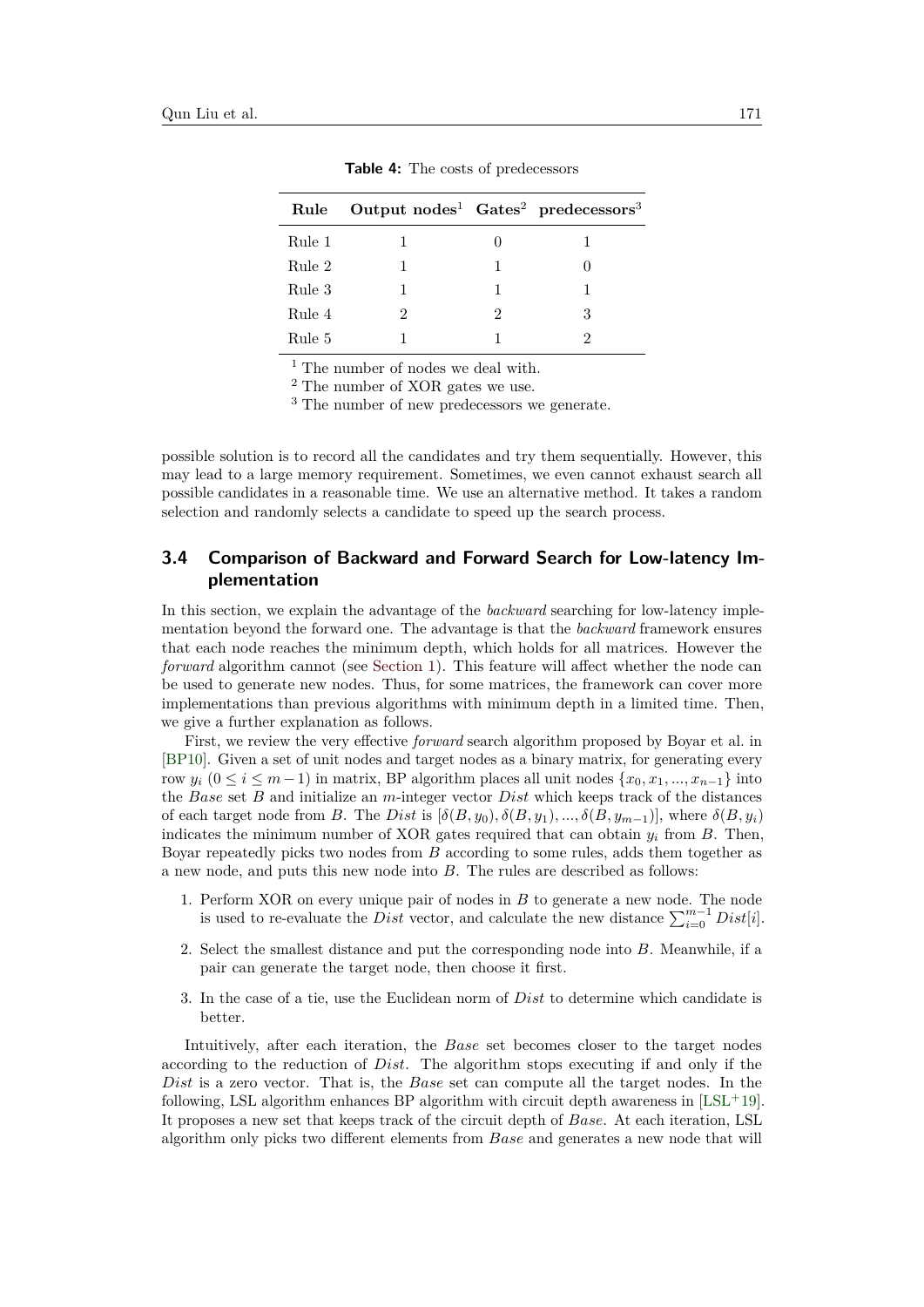*,*

never be out of depth bound.

However, there are some noteworthy issues in the above algorithms with circuit depth awareness. Based on the LSL algorithm, we always choose the pair of nodes in *Base* which can reduce the maximum distance. In other words, if one pair cannot reduce the distance or it only reduces fewer distance, it is the *bad* choice, and may never be chosen. We surprisingly find that the known *forward* search approaches for low-latency always omit some good implementations. While *backward* approach can cover them. Of course, our approach also abandons the choice that appeared to be not *good* in the current state. It might miss good implementations since it cannot achieve the exhaustive search. Nevertheless, from the experimental results, this new strategy enables us to find better implementations in multiple cases.

We take a more comprehensive example to illustrate it. For the matrix  $M_C$  used in Camellia  $[AIK<sup>+</sup>00],$  $[AIK<sup>+</sup>00],$ 

|                 | $\overline{0}$                               | $\mathbf{1}$   | $\mathbf{1}$   | $\overline{0}$ | $\mathbf{1}$   |                | $1 \quad 1$ ] |
|-----------------|----------------------------------------------|----------------|----------------|----------------|----------------|----------------|---------------|
| $\overline{1}$  | $\,$ 1 $\,$                                  | $\overline{0}$ | $\,1\,$        | $\mathbf{1}$   | 0              | $\mathbf{1}$   |               |
|                 | $1\quad 1$                                   | $\mathbf{1}$   | $\overline{0}$ | $\mathbf{1}$   | 1              | $\overline{0}$ |               |
| $\overline{10}$ | $\mathbf{1}$                                 | $\mathbf{1}$   | $\mathbf{1}$   | $1\,$          | 1              | $\mathbf{1}$   |               |
|                 |                                              | $\overline{0}$ | $\overline{0}$ | $\overline{0}$ | 1              | $\mathbf{1}$   |               |
|                 |                                              |                |                |                |                |                |               |
|                 | $\begin{matrix} 1 & 1 \\ 0 & 1 \end{matrix}$ | $\mathbf{1}$   | $\overline{0}$ | $\mathbf{1}$   | $\overline{0}$ | $\mathbf{1}$   |               |
| $\overline{0}$  | $\overline{0}$                               | $\mathbf{1}$   | $1\,$          | $\mathbf{1}$   | 1              | $\overline{0}$ |               |

we provide two implementations. The first is generated by LSL algorithm with 20 XOR gates produced. [Table 5](#page-15-0) shows the depth, new nodes and *dist*. It can be seen that the distance reduces faster in the first half of the execution, which is related to the heuristic rules. Next, we use our *backward* framework to generate the implementation, which is shown in [Table 6](#page-15-1) and only needs 19 XOR gates, thanks to our new strategy.

For LSL algorithm, the *Base* of  $M_C$  is  $\{x_0, x_1, x_2, x_3, x_4, x_5, x_6, x_7\}$ , and the *Dist* =  $[5, 5, 5, 4, 4, 4, 4]$ . The initial distance is  $\sum_{i=0}^{7} Dist[i] = 36$ . We have four choices  $\{x_0 \oplus$  $x_5, x_1 \oplus x_7, x_2 \oplus x_4, x_3 \oplus x_6$  which can reduce the distance 4 continuously (see [Table 5\)](#page-15-0). Now, we consider a new choice:

*x*<sup>0</sup> ⊕ *x*3*.*

Only  $y_0, y_1$ , and  $y_7$  are included this combination. Meanwhile,  $x_3 \oplus x_6$  is also included in *y*<sub>0</sub>*, y*<sub>1</sub>*, y*<sub>7</sub> and *y*<sub>3</sub>. In this case, the priority of  $x_0 \oplus x_3$  is always lower than  $x_3 \oplus x_6$ . We will explain that  $x_0 \oplus x_3$  will never be chosen in  $M_C$  by LSL algorithm. After choosing  $x_3 \oplus x_6$ , the distance is 32. The distance of  $y_0, y_1, y_3, y_7$  is reduced. When performing the next XOR,  $x_0 \oplus x_3$  will not reduce any distance.  $x_3 \oplus x_6$  limits the effect of  $x_0 \oplus x_3$ . Actually, no heuristics based on BP algorithm will choose this choice even though it leads to fewer XOR gates.

Our framework can avoid such an issue. For a target node *y*, we calculate its minimum depth  $d_y$ , and choose predecessors from  $L_{d_y-1}$ . Thus, the choice  $x_0 \oplus x_3$  can be used.

Moreover, there is another good feature of our algorithm from that of LSL. A reusable node means that we need not generate it again. This kind of node can be found by *backward* framework easily based on our splitting Rule 2 and Rule 3. It hopes that fewer nodes are used to split nodes in the working set  $W$ . While LSL algorithm does not pay attention to the above feature. It tries to find the nodes which make the *Base* closer to the target. It is not to say that LSL algorithm will not reuse nodes. The difference may explain why for some matrices, our algorithm performs well, for others, we do not. For example, in *M<sup>C</sup>* ,  $t_8 = [0, 1, 0, 0, 1, 0, 1, 1]$  is more suitable for the implementation. In [Table 6,](#page-15-1)  $t_8$  is used four times. Therefore, we use only four nodes in *L*<sup>2</sup> to split all the target nodes. There are six nodes in  $L_2$  in [Table 5.](#page-15-0)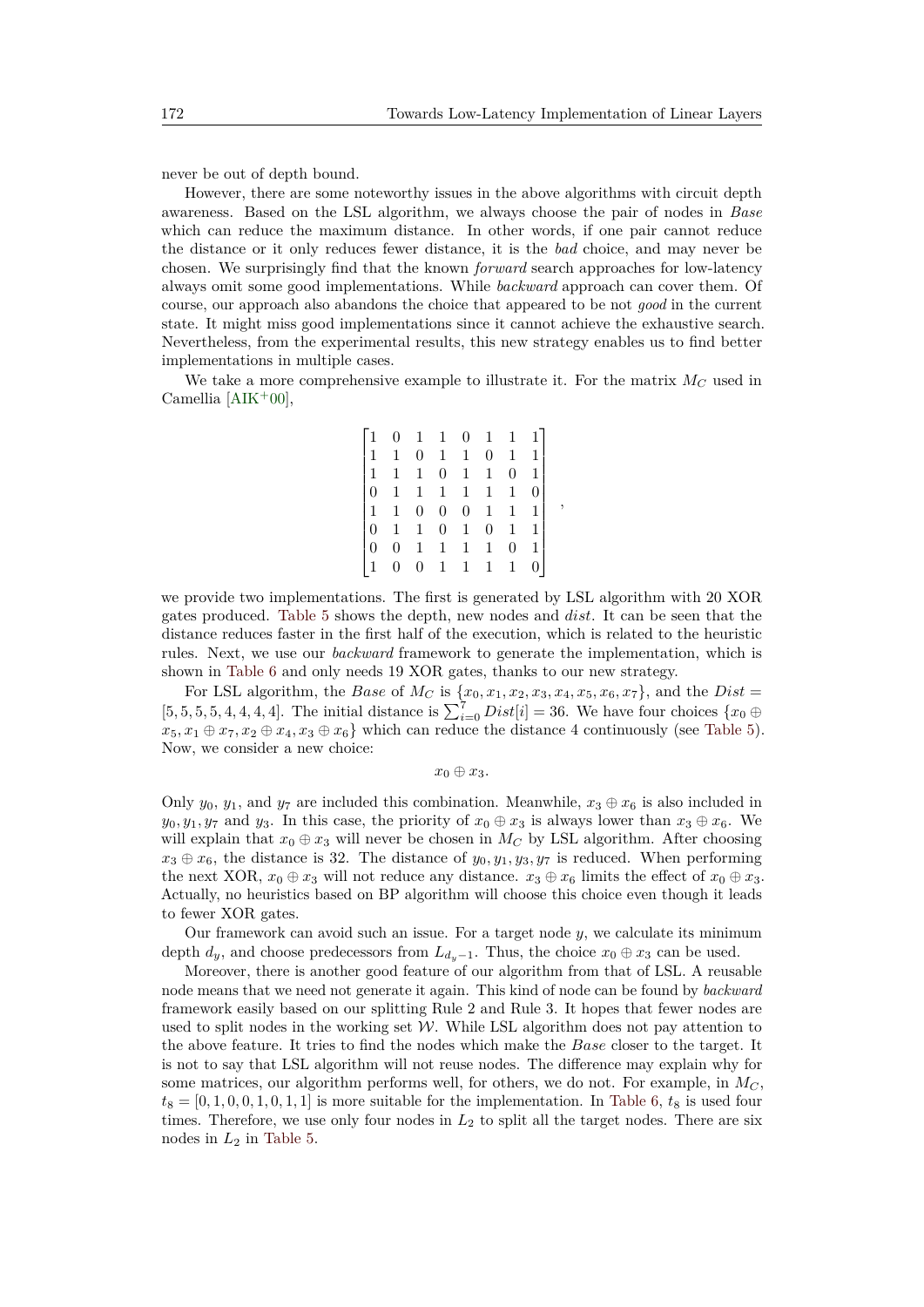<span id="page-15-0"></span>

| No.            | Operation                              | Depth | New Node                            | New Dist                                                            |
|----------------|----------------------------------------|-------|-------------------------------------|---------------------------------------------------------------------|
| $\Omega$       | $t_1=x_0\oplus x_5$                    | 1     | $t_1 = [1, 0, 0, 0, 0, 1, 0, 0]$    | $[4, 5, 4, 5, 3, 4, 4, 3] = 32$                                     |
| 1              | $t_2 = x_1 \oplus x_7$                 | 1     | $t_2 = [0, 1, 0, 0, 0, 0, 0, 1]$    | $[4, 4, 3, 5, 2, 3, 4, 3] = 28$                                     |
| $\overline{2}$ | $t_3=x_2\oplus x_4$                    | 1     | $t_3 = [0, 0, 1, 0, 1, 0, 0, 0]$    | $[4, 4, 2, 4, 2, 2, 3, 3] = 24$                                     |
| 3              | $t_4=x_3\oplus x_6$                    | 1     | $t_4 = [0, 0, 0, 1, 0, 0, 1, 0]$    | $[\mathbf{3}, \mathbf{3}, 2, \mathbf{3}, 2, 2, 3, \mathbf{2}] = 20$ |
| 4              | $t_5=x_6\oplus t_2$                    | 2     | $t_5 = [0, 1, 0, 0, 0, 0, 1, 1]$    | $[3, 3, 2, 3, 1, 1, 3, 2] = 18$                                     |
| 5              | $t_6 = t_1 \oplus t_5 // y_4$          | 3     | $t_6 = [1, 1, 0, 0, 0, 1, 1, 1]$    | $[3, 3, 2, 3, 0, 1, 3, 2] = 17$                                     |
| 6              | $t_7 = t_3 \oplus t_5 // y_5$          | 3     | $t_7 = [0, 1, 1, 0, 1, 0, 1, 1]$    | $[3, 3, 2, 3, 0, 0, 3, 2] = 16$                                     |
| 7              | $t_8=x_4\oplus t_4$                    | 2     | $t_8 = [0, 0, 0, 1, 1, 0, 1, 0]$    | $[3, 2, 2, 3, 0, 0, 3, 1] = 14$                                     |
| 8              | $t_9 = t_1 \oplus t_8 // y_7$          | 3     | $t_9 = [1, 0, 0, 1, 1, 1, 1, 0]$    | $[3, 2, 2, 3, 0, 0, 3, 0] = 13$                                     |
| 9              | $t_{10} = x_5 \oplus t_3$              | 2     | $t_{10} = [0, 0, 1, 0, 1, 1, 0, 0]$ | $[3, 2, 2, 2, 0, 0, 2, 0] = 11$                                     |
| 10             | $t_{11} = x_0 \oplus t_2$              | 2     | $t_{11} = [1, 1, 0, 0, 0, 0, 0, 1]$ | $[3, 1, 1, 2, 0, 0, 2, 0] = 9$                                      |
| 11             | $t_{12} = t_8 \oplus t_{11}/y_1$       | 3     | $t_{12} = [1, 1, 0, 1, 1, 0, 1, 1]$ | $[3, 0, 1, 2, 0, 0, 2, 0] = 8$                                      |
| 12             | $t_{13} = t_{10} \oplus t_{11}/y_2$    | 3     | $t_{13} = [1, 1, 1, 0, 1, 1, 0, 1]$ | $[3, 0, 0, 2, 0, 0, 2, 0] = 7$                                      |
| 13             | $t_{14} = x_1 \oplus t_4$              | 2     | $t_{14} = [0, 1, 0, 1, 0, 0, 1, 0]$ | $[3, 0, 0, 1, 0, 0, 2, 0] = 6$                                      |
| 14             | $t_{15} = t_{10} \oplus t_{14} // y_3$ | 3     | $t_{15} = [0, 1, 1, 1, 1, 1, 1, 0]$ | $[3, 0, 0, 0, 0, 0, 2, 0] = 5$                                      |
| 15             | $t_{16} = x_3 \oplus x_7$              | 1     | $t_{16} = [0, 0, 0, 1, 0, 0, 0, 1]$ | $[3, 0, 0, 0, 0, 0, 1, 0] = 4$                                      |
| 16             | $t_{17} = t_{10} \oplus t_{16} // y_6$ | 3     | $t_{17} = [0, 0, 1, 1, 1, 1, 0, 1]$ | $[3, 0, 0, 0, 0, 0, 0, 0] = 3$                                      |
| 17             | $t_{18} = x_2 \oplus x_6$              | 1     | $t_{18} = [0, 0, 1, 0, 0, 0, 1, 0]$ | $[2, 0, 0, 0, 0, 0, 0, 0] = 2$                                      |
| 18             | $t_{19} = t_1 \oplus t_{16}$           | 2     | $t_{19} = [1, 0, 0, 1, 0, 1, 0, 1]$ | $[1, 0, 0, 0, 0, 0, 0, 0] = 1$                                      |
| 19             | $t_{20} = t_{18} \oplus t_{19} // y_0$ | 3     | $t_{20} = [1, 0, 1, 1, 0, 1, 1, 1]$ | $[0, 0, 0, 0, 0, 0, 0, 0] = 0$                                      |

 ${\bf Table}$  5: The implementation of  $M_C$  using LSL algorithm

**Table 6:** The implementation of *M<sup>C</sup>* using our framework

<span id="page-15-1"></span>

| No.            | Operation                       | Depth          | New Node                            | New Dist                        |
|----------------|---------------------------------|----------------|-------------------------------------|---------------------------------|
| $\Omega$       | $t_{12} = x_3 \oplus x_6$       | 1              | $t_{12} = [0, 0, 0, 1, 0, 0, 1, 0]$ | $[4, 4, 5, 4, 4, 4, 4, 3] = 32$ |
| 1              | $t_9=x_0\oplus x_3$             | 1              | $t_9 = [1, 0, 0, 1, 0, 0, 0, 0]$    | $[4, 4, 5, 4, 4, 4, 4, 3] = 32$ |
| $\overline{2}$ | $t_{18} = x_3 \oplus x_5$       | 1              | $t_{18} = [0, 0, 0, 1, 0, 1, 0, 0]$ | $[4, 4, 5, 4, 4, 4, 3, 3] = 31$ |
| 3              | $t_{17}=x_2\oplus x_7$          | 1              | $t_{17} = [0, 0, 1, 0, 0, 0, 0, 1]$ | $[3, 4, 4, 4, 4, 3, 2, 3] = 27$ |
| $\overline{4}$ | $t_{14}=x_1\oplus x_4$          | 1              | $t_{14} = [0, 1, 0, 0, 1, 0, 0, 0]$ | $[3, 3, 3, 3, 4, 2, 2, 3] = 23$ |
| 5              | $t_{16} = x_0 \oplus x_5$       | 1              | $t_{16} = [1, 0, 0, 0, 0, 1, 0, 0]$ | $[2, 3, 2, 3, 3, 2, 2, 2] = 19$ |
| 6              | $t_{15} = x_6 \oplus x_7$       | 1              | $t_{15} = [0, 0, 0, 0, 0, 0, 1, 1]$ | $[2, 2, 2, 3, 2, 2, 2, 2] = 17$ |
| 7              | $t_{10} = t_{16} \oplus x_4$    | $\overline{2}$ | $t_{10} = [1, 0, 0, 0, 1, 1, 0, 0]$ | $[2, 2, 2, 3, 2, 2, 2, 1] = 16$ |
| 8              | $t_{13} = t_{16} \oplus t_{17}$ | 2              | $t_{13} = [1, 0, 1, 0, 0, 1, 0, 1]$ | $[1, 2, 1, 3, 2, 2, 2, 1] = 14$ |
| 9              | $t_{11} = t_{17} \oplus t_{18}$ | $\overline{2}$ | $t_{11} = [0, 0, 1, 1, 0, 1, 0, 1]$ | $[1, 2, 1, 2, 2, 2, 1, 1] = 12$ |
| 10             | $t_8 = t_{14} \oplus t_{15}$    | $\overline{2}$ | $t_8 = [0, 1, 0, 0, 1, 0, 1, 1]$    | $[1, 1, 1, 1, 1, 1, 1, 1] = 8$  |
| 11             | $y_4 = t_8 \oplus t_{10}$       | 3              | $y_4 = [1, 1, 0, 0, 0, 1, 1, 1]$    | $[1, 1, 1, 1, 0, 1, 1, 1] = 7$  |
| 12             | $y_7 = t_{10} \oplus t_{12}$    | 3              | $y_7 = [1, 0, 0, 1, 1, 1, 1, 0]$    | $[1, 1, 1, 1, 0, 1, 1, 0] = 6$  |
| 13             | $y_0 = t_{13} \oplus t_{12}$    | 3              | $y_0 = [1, 0, 1, 1, 0, 1, 1, 1]$    | $[0, 1, 1, 1, 0, 1, 1, 0] = 5$  |
| 14             | $y_2 = t_{13} \oplus t_{14}$    | 3              | $y_2 = [1, 1, 1, 0, 1, 1, 0, 1]$    | $[0, 1, 0, 1, 0, 1, 1, 0] = 4$  |
| 15             | $y_3 = t_8 \oplus t_{11}$       | 3              | $y_3 = [0, 1, 1, 1, 1, 1, 1, 0]$    | $[0, 1, 0, 0, 0, 1, 1, 0] = 3$  |
| 16             | $y_6 = x_4 \oplus t_{11}$       | 3              | $y_6 = [0, 0, 1, 1, 1, 1, 0, 1]$    | $[0, 1, 0, 0, 0, 1, 0, 0] = 2$  |
| 17             | $y_5 = t_8 \oplus x_2$          | 3              | $y_5 = [0, 1, 1, 0, 1, 0, 1, 1]$    | $[0, 1, 0, 0, 0, 0, 0, 0] = 1$  |
| 18             | $y_1 = t_8 \oplus t_9$          | 3              | $y_1 = [1, 1, 0, 1, 1, 0, 1, 1]$    | $[0, 0, 0, 0, 0, 0, 0, 0] = 0$  |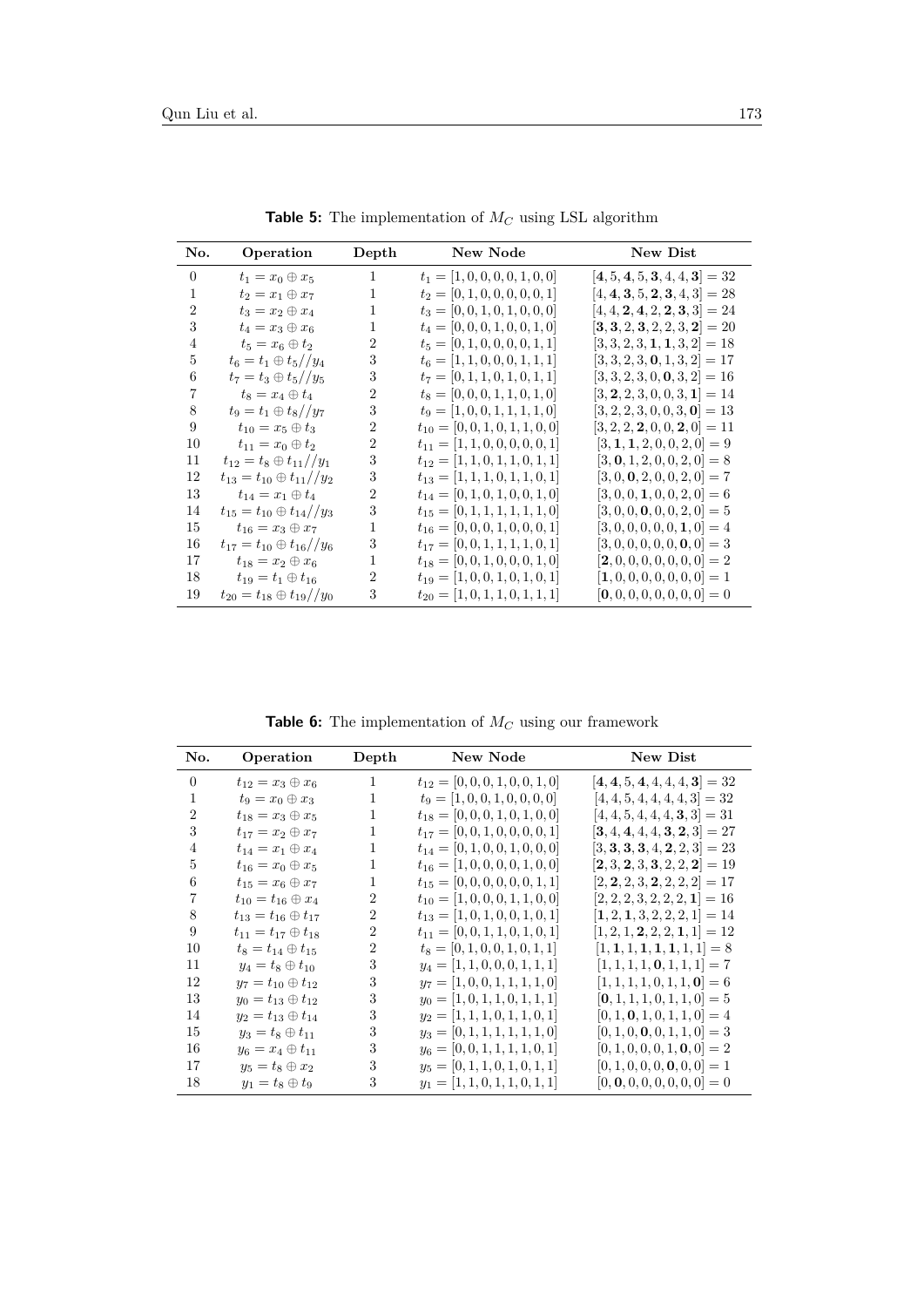# <span id="page-16-0"></span>**4 Applications**

### **4.1 XOR Gates of Many Proposed Matrices**

In this subsection, we first apply our algorithm to several linear layers from the literature including

- matrices that have been already used in many ciphers [\[DR20,](#page-22-4) [CMR05,](#page-21-7) [JNP15,](#page-22-7) [Ava17,](#page-20-4) [BBI](#page-20-1)+15, [BCG](#page-20-5)+12, [ADK](#page-20-6)+14, [Ava17,](#page-20-4) [BJK](#page-21-4)+16, [AIK](#page-20-7)+00, and
- matrices that are independently proposed in many previous works [\[SKOP15,](#page-23-8) [LS16,](#page-22-8) [LW16,](#page-22-9) [BKL16,](#page-21-8) [SS16,](#page-23-9) [JPST17,](#page-22-10) [KLSW17\]](#page-22-1).

All the results are listed in [Table 2.](#page-4-0) For comparison, we also list the results from [\[KLSW17\]](#page-22-1), LSL algorithm  $[LSL+19]$  $[LSL+19]$ , and BFI algorithm  $[BFI21]$ . The last two are based on BP algorithm and thus use the *forward* strategy. Experimental results reveal that our algorithm can always find the minimum depth implementations and generally outperforms LSL and BFI algorithm in many cases. For the results provided by Kranz et al., we can get some implementations with lower latency. We takes 12 hours and 5 days to run our algorithm for each  $16 \times 16$  and  $32 \times 32$  binary matrix respectively. The time is for one matrix. Notably, on  $16 \times 16$  binary matrices, we find many better results, indicating that even in small-scale cases, there is still a room for improvements with low latency. Particularly, for AES Mixcolumns, we achieve the implementation with 103 XOR gates with a depth of 3, which is equal to the result from [\[BFI21\]](#page-20-3), while the other best previous result is  $105$  from [\[LSL](#page-22-5)<sup>+</sup>19]. This shows the effectiveness of our strategy. We show the 103-XOR implementation in [Table 7,](#page-17-0) where  $x_0, x_1, x_2, ..., x_{31}$  are the 32 inputs and  $y_0, y_1, y_2, ..., y_{31}$ are the 32 outputs. The above implementation has a lower power consumption than those in  $[LSL+19]$  $[LSL+19]$  and  $[XZL+20]$  $[XZL+20]$ . We will introduce the details in [Subsection 4.3.](#page-18-1)

Then, we apply our algorithm to other matrices with low latency. Duval and Leurent proposed many matrices with different depths in  $[DL18]$ . As  $[LSL+19]$  $[LSL+19]$  emphasized, for the matrices with branch number 5 in  $M_4(GL(8, \mathbb{F}_2))$ , the minimum depth is 3. Actually, the minimum depth of matrices in  $M_4(GL(4, \mathbb{F}_2))$  with branch number 5 is also 3. Therefore, we test all of the matrices with depth 3 (see [Table 3\)](#page-4-1). The column "Const" is from [\[DL18\]](#page-22-2). Duval and Leurent constructed the matrices by choosing optimal paths in order to minimize the number of XOR required. BP, Paar2, RSDP, RNBP, A1, A2 are different algorithms to find optimistic implementations of matrices. Notably, we get a better implementation for matrix  $M_{4,3}^{9,5}$  with  $A_4$ . It only needs 40 XOR gates with depth 3.

### **4.2 XOR Gates of More MDS Matrices**

As Li et al. proposed a new algorithm and many MDS matrices  $[LSL^+19]$  $[LSL^+19]$ , we also apply our algorithm to these matrices for comparison. There are 4256 matrices with depth 3, which reach the minimal depth, and we only consider them in our experiments. We ran the algorithm 60 minutes for each matrix and compare the obtained implementation with the results from  $[LSL+19]$  $[LSL+19]$ . It is listed in [Table 8.](#page-18-0)

From the results, we can see that the results from LSL algorithm has a significant room for improvement. We find that about 54*.*3% matrices have fewer XOR gates with the minimum depth. The maximum number of XOR gates we can reduce is 12 (from 98 to 86 XOR gates). Meanwhile, we check all the implementations and find some interesting results. In  $[LSL+19]$  $[LSL+19]$ , the minimal implementation with depth 3 needs 88 XOR gates. Using our algorithm, some matrices can be implemented by 86 XOR gates with the same depth. We show a representative matrix that we call matrix *R*. It is the 483-*rd* matrix with Hamming weight 168, generated by the parameter  $[6, 10, 4, -4, -2, -6]$  from  $[LSL+19]$  $[LSL+19]$ using 98 XOR gates. We implement matrix *R* with only 86 XOR gates with depth 3. The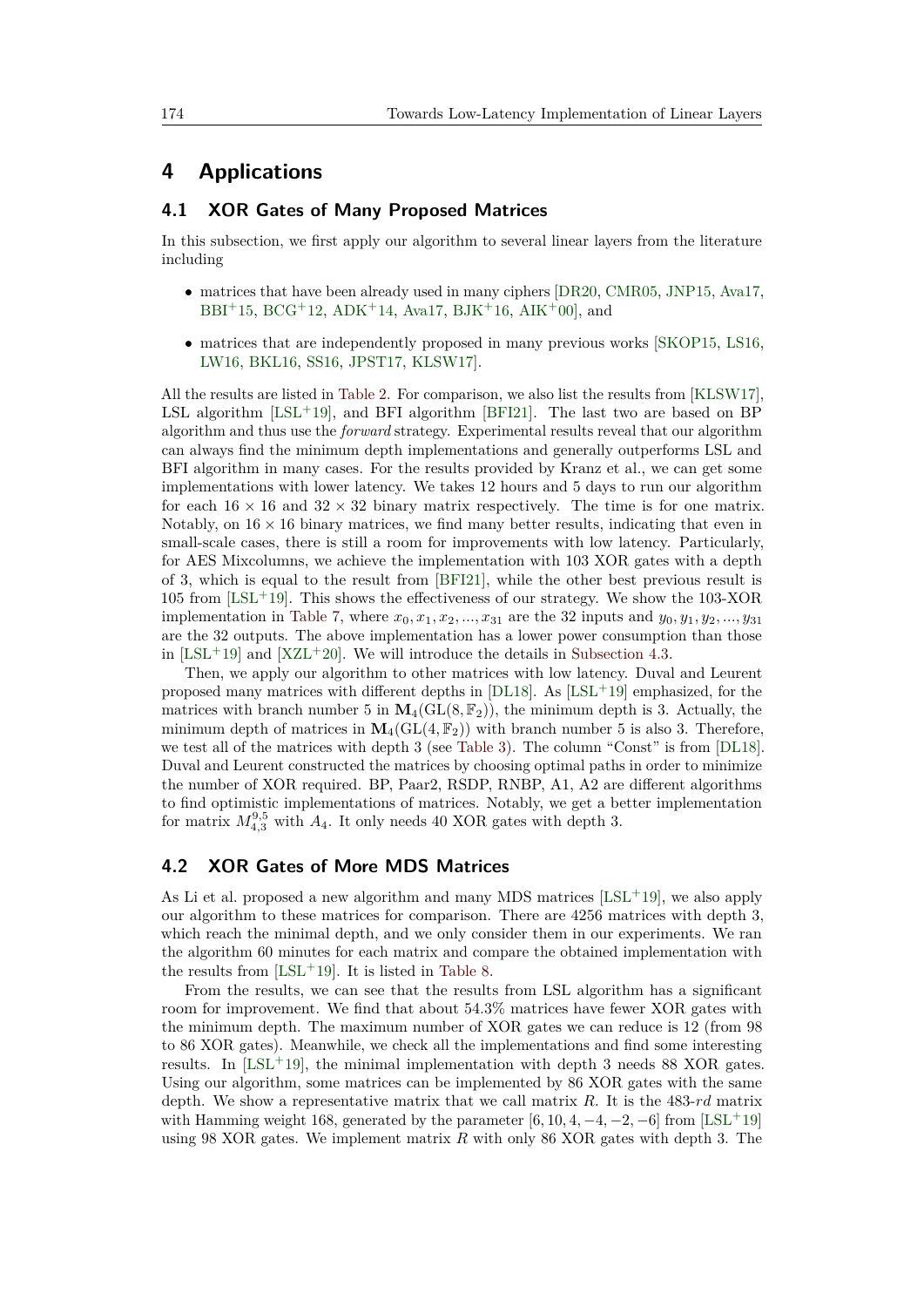|                  | No. Operation                                                          |                                |            | Depth No. Operation                                                              | Depth                   |
|------------------|------------------------------------------------------------------------|--------------------------------|------------|----------------------------------------------------------------------------------|-------------------------|
| $\boldsymbol{0}$ | $t_{32} = x_5 \oplus x_{13}$                                           | 1                              | $52\,$     | $t_{49} = t_{85} \oplus t_{86}$                                                  | $\sqrt{2}$              |
| $\mathbf{1}$     | $t_{43}=x_{21}\oplus x_{29}$                                           | $\mathbf{1}$                   | $53\,$     | $t_{87} = x_2 \oplus x_{10}$                                                     | $\mathbf{1}$            |
| $\,2$            | $t_{44}=x_{15}\oplus x_{30}$                                           | $\mathbf{1}$                   | 54         | $t_{55}=t_{87} \oplus x_{25}$                                                    | $\sqrt{2}$              |
| $\sqrt{3}$       | $t_{46} = x_7 \oplus x_{16}$                                           | $\mathbf{1}$                   | $55\,$     | $t_{18} = t_{55} \oplus t_{57}/y_{18}$                                           | $\boldsymbol{3}$        |
| $\overline{4}$   | $t_{47} = x_{23} \oplus x_{24}$                                        | $\mathbf{1}$                   | 56         | $t_{26} = t_{55} \oplus t_{56} // y_{26}$                                        | $\sqrt{3}$              |
| $\bf 5$          | $t_{56}=x_1\oplus x_{18}$                                              | $\mathbf{1}$                   | $57\,$     | $t_{88}=x_3\oplus x_{26}$                                                        | $\,1$                   |
| $\,6$            | $t_{57} = x_{17} \oplus x_{26}$                                        | $\mathbf{1}$                   | $58\,$     | $t_{66} = t_{88} \oplus x_{31}$                                                  | $\overline{2}$          |
| $\!\!7$          | $t_{70}=x_6\oplus x_{22}$                                              | $\mathbf{1}$                   | 59         | $t_{19} = t_{69} \oplus t_{66} // y_{19}$                                        | $\boldsymbol{3}$        |
| $8\,$            | $t_{35} = t_{70} \oplus t_{43}$                                        | $\,2$                          | 60         | $t_{89} = x_{12} \oplus x_{27}$                                                  | $\mathbf{1}$            |
| $\boldsymbol{9}$ | $t_{71} = x_{14} \oplus x_{31}$                                        | $\mathbf{1}$                   | 61         | $t_{61} = t_{89} \oplus x_{31}$                                                  | $\overline{2}$          |
| 10               | $t_{42} = t_{71} \oplus t_{70}$                                        | $\,2$                          | 62         | $t_{28} = t_{64} \oplus t_{61}/y_{28}$                                           | $\sqrt{3}$              |
| 11               | $t_{72} = x_7 \oplus x_{15}$                                           | $\,1$                          | $63\,$     | $t_{90} = x_8 \oplus x_{15}$                                                     | $\mathbf{1}$            |
| 12               | $t_{37} = t_{72} \oplus t_{71}$                                        | $\,2$                          | 64         | $t_{48} = x_{24} \oplus t_{90}$                                                  | $\overline{2}$          |
| $13\,$           | $t_{73}=x_0\oplus x_{17}$                                              | $\,1$                          | $65\,$     | $t_0 = t_{48} \oplus t_{46} // y_0$                                              | $\sqrt{3}$              |
| 14               | $t_{51}=x_7\oplus t_{73}$                                              | $\,2$                          | 66         | $t_8 = t_{49} \oplus t_{48} // y_8$                                              | $\sqrt{3}$              |
| 15               | $t_{74}=x_6\oplus x_{23}$                                              | $\,1$                          | 67         | $t_{91} = x_9 \oplus x_{25}$                                                     | $\mathbf{1}$            |
| 16               | $t_{39}=x_7\oplus t_{74}$                                              | $\boldsymbol{2}$               | 68         | $t_{53} = t_{90} \oplus t_{91}$                                                  | $\overline{2}$          |
| 17               | $t_7=t_{39}\oplus t_{37}//y_7$                                         | $\sqrt{3}$                     | 69         | $t_1 = t_{53} \oplus t_{51}/y_1$                                                 | $\boldsymbol{3}$        |
| 18               | $t_{15} = t_{42} \oplus t_{39} // y_{15}$                              | $\boldsymbol{3}$               | $70\,$     | $t_{92} = x_1 \oplus x_{17}$                                                     | $\,1$                   |
| 19               | $t_{31} = t_{44} \oplus t_{39}/y_{31}$                                 | 3                              | 71         | $t_{54} = t_{90} \oplus t_{92}$                                                  | $\overline{2}$          |
| $20\,$           | $t_{75} = x_{12} \oplus x_{28}$                                        | $\mathbf{1}$                   | $72\,$     | $t_9 = t_{54} \oplus t_{52} // y_9$                                              | $\boldsymbol{3}$        |
| 21               | $t_{76} = x_3 \oplus x_7$                                              | $\mathbf{1}$                   | $73\,$     | $t_{93} = x_4 \oplus x_{28}$                                                     | $\,1$                   |
| 22               | $t_{63} = t_{75} \oplus t_{76}$                                        | $\overline{2}$                 | 74         | $t_{33} = t_{93} \oplus x_{21}$                                                  | $\overline{2}$          |
| 23               | $t_{77}=x_{13}\oplus x_{29}$                                           | $\,1$                          | 75         | $t_5=t_{36} \oplus t_{33}//y_5$                                                  | 3                       |
| 24               | $t_{36}=t_{75}\oplus t_{77}$                                           | $\boldsymbol{2}$               | 76         | $t_{29} = t_{32} \oplus t_{33} // y_{29}$                                        | $\sqrt{3}$              |
| 25               | $t_{38}=x_{30}\oplus t_{77}$                                           | $\overline{2}$                 | $77\,$     | $t_{94}=x_{19}\oplus x_{23}$                                                     | $\,1$                   |
| 26               | $t_{14} = t_{38} \oplus t_{35}/y_{14}$                                 | $\sqrt{3}$                     | $78\,$     | $t_{60} = t_{93} \oplus t_{94}$                                                  | $\sqrt{2}$              |
| 27               | $t_{78}=x_{14}\oplus x_{22}$                                           | $\,1$                          | $79\,$     | $t_{20}=t_{60}\oplus t_{61}/y_{20}$                                              | 3                       |
| 28               | $t_{34} = t_{78} \oplus x_{30}$                                        | $\overline{2}$                 | $80\,$     | $t_{95}=x_{10}\oplus x_{26}$                                                     | $\,1$                   |
| 29               | $t_6 = t_{32} \oplus t_{34} // y_6$                                    | $\boldsymbol{3}$               | 81         | $t_{59}=x_9\oplus t_{95}$                                                        | $\sqrt{2}$              |
| $30\,$           | $t_{22} = t_{35} \oplus t_{34} // y_{22}$                              | $\boldsymbol{3}$               | 82         | $t_2 = t_{59} \oplus t_{56} // y_2$                                              | 3                       |
| 31               | $t_{23} = t_{37} \oplus t_{34} // y_{23}$                              | $\,3$                          | $83\,$     | $t_{96} = x_2 \oplus x_{18}$                                                     | $\,1$                   |
| 32               | $t_{79} = x_4 \oplus x_{20}$                                           | $\mathbf{1}$                   | 84         | $t_{58}=x_9\oplus t_{96}$                                                        | $\sqrt{2}$              |
| 33               | $t_{64} = t_{79} \oplus t_{76}$                                        | $\overline{2}$                 | $85\,$     | $t_{10} = t_{58} \oplus t_{57}/y_{10}$                                           | $\sqrt{3}$              |
| 34<br>$35\,$     | $t_{80}=x_{12}\oplus x_{20}$                                           | $\,1$<br>$\overline{2}$        | 86         | $t_{97} = x_{10} \oplus x_{27}$                                                  | $\,1$<br>$\overline{2}$ |
| 36               | $t_{41} = x_5 \oplus t_{80}$                                           | $\boldsymbol{3}$               | 87         | $t_{67}=x_{15}\oplus t_{97}$                                                     | $\sqrt{3}$              |
| $37\,$           | $t_{13} = t_{43} \oplus t_{41} // y_{13}$                              | $\,3$                          | 88<br>89   | $t_{11} = t_{68} \oplus t_{67}/y_{11}$                                           | $\mathbf 1$             |
| $38\,$           | $t_{21} = t_{41} \oplus t_{36} // y_{21}$                              |                                | 90         | $t_{98}=x_{11}\oplus x_{20}$                                                     | $\sqrt{2}$              |
| $39\,$           | $t_{81}=x_{14}\oplus x_{21}$                                           | $\mathbf{1}$<br>$\overline{2}$ |            | $t_{62}=x_{15}\oplus t_{98}$                                                     | $\boldsymbol{3}$        |
| 40               | $t_{40} = x_5 \oplus t_{81}$                                           | $\sqrt{3}$                     | 91         | $t_4 = t_{63} \oplus t_{62}/y_4$<br>$t_{12} = t_{60} \oplus t_{62}/y_{12}$       | $\boldsymbol{3}$        |
| 41               | $t_{30} = t_{40} \oplus t_{35}/y_{30}$                                 | $\mathbf{1}$                   | 92<br>93   |                                                                                  | $\mathbf{1}$            |
| $42\,$           | $t_{82}=x_{18}\oplus x_{23}$                                           | $\mathbf 1$                    |            | $t_{99}=x_{11}\oplus x_{19}$                                                     | $\,1$                   |
| $43\,$           | $t_{83}=x_{11}\oplus x_{27}$                                           | $\overline{2}$                 | 94         | $t_{100} = x_2 \oplus x_7$                                                       | $\sqrt{2}$              |
| 44               | $t_{69} = t_{82} \oplus t_{83}$                                        | $\mathbf{1}$                   | 95         | $t_{65} = t_{99} \oplus t_{100}$                                                 | $\boldsymbol{3}$        |
| $45\,$           | $t_{84} = x_3 \oplus x_{19}$                                           | $\,2$                          | 96<br>97   | $t_3 = t_{65} \oplus t_{67}/y_3$<br>$t_{27} = t_{65} \oplus t_{66} // y_{27}$    | $\boldsymbol{3}$        |
| 46               | $t_{68} = t_{82} \oplus t_{84}$                                        | $\mathbf{1}$                   | 98         |                                                                                  | $\mathbf{1}$            |
| 47               | $t_{85}=x_{16}\oplus x_{23}$                                           | $\,2$                          | 99         | $t_{101} = x_9 \oplus x_{31}$                                                    | $\mathbf{1}$            |
| $48\,$           | $t_{52} = t_{85} \oplus x_{25}$                                        | $\mathbf{1}$                   |            | $t_{102}=x_1\oplus x_{24}$                                                       | $\sqrt{2}$              |
| $49\,$           | $t_{86}=x_0\oplus x_8$                                                 | $\,2$                          | 100<br>101 | $t_{50} = t_{101} \oplus t_{102}$                                                | $\sqrt{3}$              |
| $50\,$           | $t_{45}=x_{31}\oplus t_{86}$<br>$t_{16} = t_{45} \oplus t_{47}/y_{16}$ | $\boldsymbol{3}$               | 102        | $t_{17} = t_{50} \oplus t_{52}/y_{17}$<br>$t_{25} = t_{50} \oplus t_{51}/y_{25}$ | $\sqrt{3}$              |
| 51               | $t_{24} = t_{45} \oplus t_{46} // y_{24}$                              | 3                              |            |                                                                                  |                         |
|                  |                                                                        |                                |            |                                                                                  |                         |

<span id="page-17-0"></span>**Table 7:** An implementation of AES MixColumns with 103 XOR operations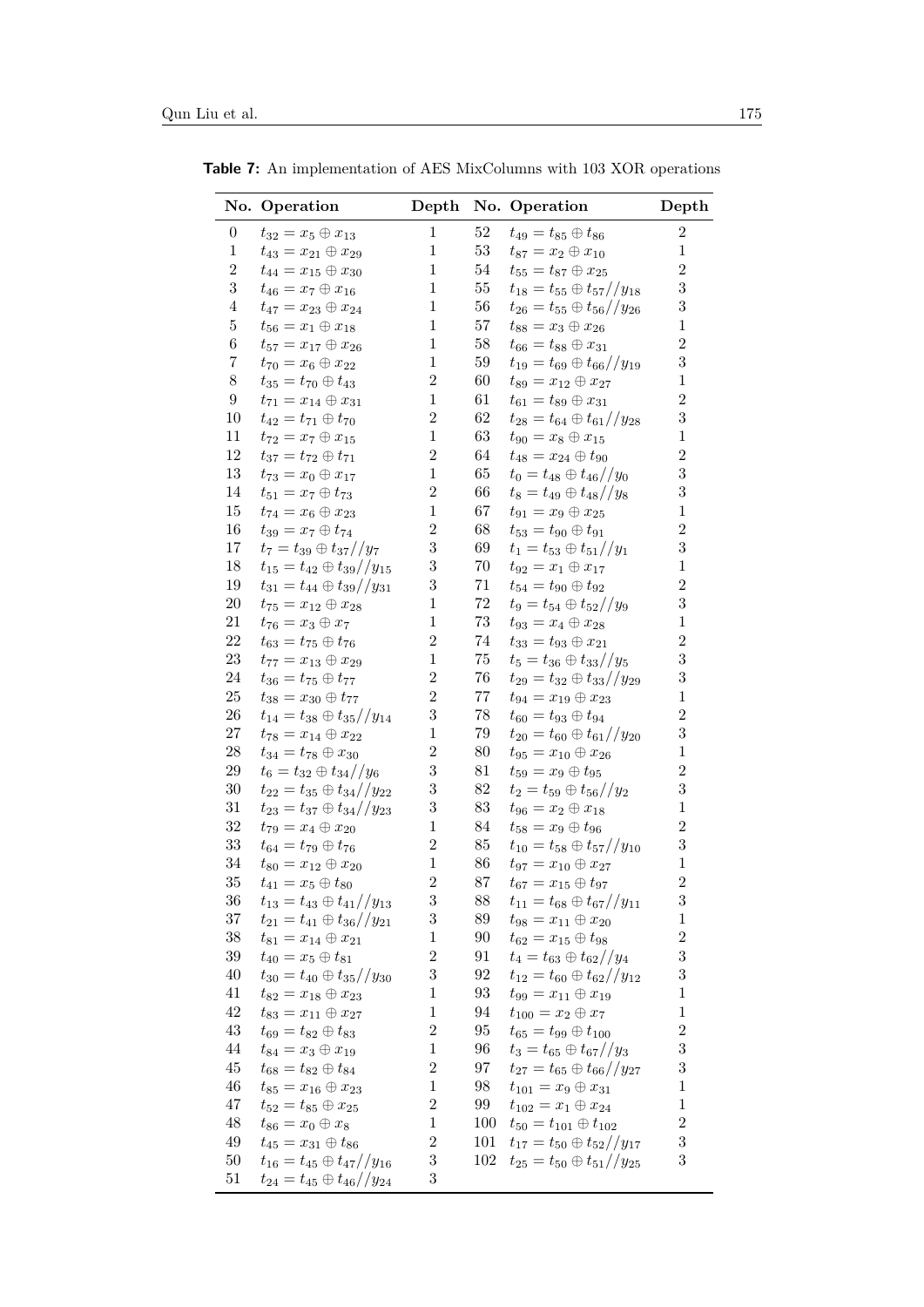implementation is shown in [Table 10.](#page-24-0) *R* has three advantages: it is involutory; its depth is 3; and its area footprint and power consumption are lower than AES Mixcolumns.

| $HW^a$  | <b>Size</b> | Depth | Number of matrices | $\text{Optimizations}^{\text{b}}$ Maximum <sup>c</sup> |                  |
|---------|-------------|-------|--------------------|--------------------------------------------------------|------------------|
| 148     | $32\,$      | 3     | 18                 | $\overline{0}$                                         | $\overline{0}$   |
| 149     | 32          | 3     | 48                 | $\theta$                                               | $\theta$         |
| 150     | 32          | 3     | 72                 | 0                                                      | $\theta$         |
| 151     | 32          | 3     | 48                 | $\theta$                                               | $\overline{0}$   |
| 152     | $32\,$      | 3     | 60                 | 3                                                      | 1                |
| 153     | 32          | 3     | 72                 | $\theta$                                               | $\overline{0}$   |
| 154     | $32\,$      | 3     | 84                 | $\theta$                                               | $\overline{0}$   |
| 155     | 32          | 3     | 24                 | 6                                                      | $\overline{2}$   |
| 156     | 32          | 3     | $48\,$             | 6                                                      | $\mathbf 1$      |
| 157     | 32          | 3     | 72                 | 16                                                     | $\overline{2}$   |
| 158     | $32\,$      | 3     | 84                 | 34                                                     | 3                |
| $160\,$ | $32\,$      | 3     | 162                | 114                                                    | 6                |
| 161     | 32          | 3     | 96                 | 88                                                     | 6                |
| 162     | 32          | 3     | 132                | 108                                                    | $\;6\;$          |
| 163     | $32\,$      | 3     | 120                | 95                                                     | $\,$ $\,$        |
| 164     | $32\,$      | 3     | 144                | 97                                                     | $\overline{7}$   |
| 165     | 32          | 3     | 240                | 207                                                    | $\boldsymbol{9}$ |
| 166     | $32\,$      | 3     | 228                | 190                                                    | $\overline{9}$   |
| 167     | 32          | 3     | 218                | 153                                                    | 8                |
| 168     | 32          | 3     | 528                | 355                                                    | 12               |
| 169     | $32\,$      | 3     | 360                | 233                                                    | $\boldsymbol{9}$ |
| 170     | $32\,$      | 3     | 432                | 246                                                    | $\overline{7}$   |
| 171     | 32          | 3     | 432                | 182                                                    | 10               |
| 172     | 32          | 3     | 534                | 177                                                    | 12               |
| Total   |             |       | 4256               | 2310                                                   |                  |

<span id="page-18-0"></span>**Table 8:** The optimized results of matrices with depth limitation from  $[LSL+19]$  $[LSL+19]$ 

<sup>a</sup> The Hamming weight of matrices.

 $b$  The number of matrices that have fewer XOR gates than the results from [\[LSL](#page-22-5)<sup>+</sup>19].

c It represents the maximum number of reduced XOR gates.

## <span id="page-18-1"></span>**4.3 Hardware Implementation**

Our algorithm aims at finding optimized implementation in circuit size, power consumption, and latency. In this subsection, we synthesize existing implementations and show their performance in hardware. We first provide the implementations of AES Mixcolumns. Through three metrics (area, power, and latency), we can discuss which is the better implementation. The AES results are synthesized using two different ASIC libraries, namely TSMC 90 nm and NanGate 45 nm (in [Table 9\)](#page-19-1). The logic synthesis is performed with Synopsys Design Compiler version D-2010.03-SP1(using the compile  $\theta$  ultra -no autoungroup command), and simulation is done in Mentor Graphics ModelSim SE v10.2c. From the above tables, we can find our AES Mixcolumns result has more advantages than the results from LSL and BFI algorithms in hardware, and ours has less power and latency than the results from  $[XZL+20]$  $[XZL+20]$  and  $[LXZZ21]$ , which is crucial in devices with limited resources. Besides, we synthesize the result about *R* using the ASIC library NanGate 45 nm. Results are also shown in [Table 9.](#page-19-1) Notably, the results are better than the results from  $[LSL+19]$  $[LSL+19]$  and  $[BFI21]$ . As the best matrix found by [\[LSL](#page-22-5)<sup>+</sup>19] with 88 XOR gates and depth 3 needs 176 GE while *R* we find has 172 GE.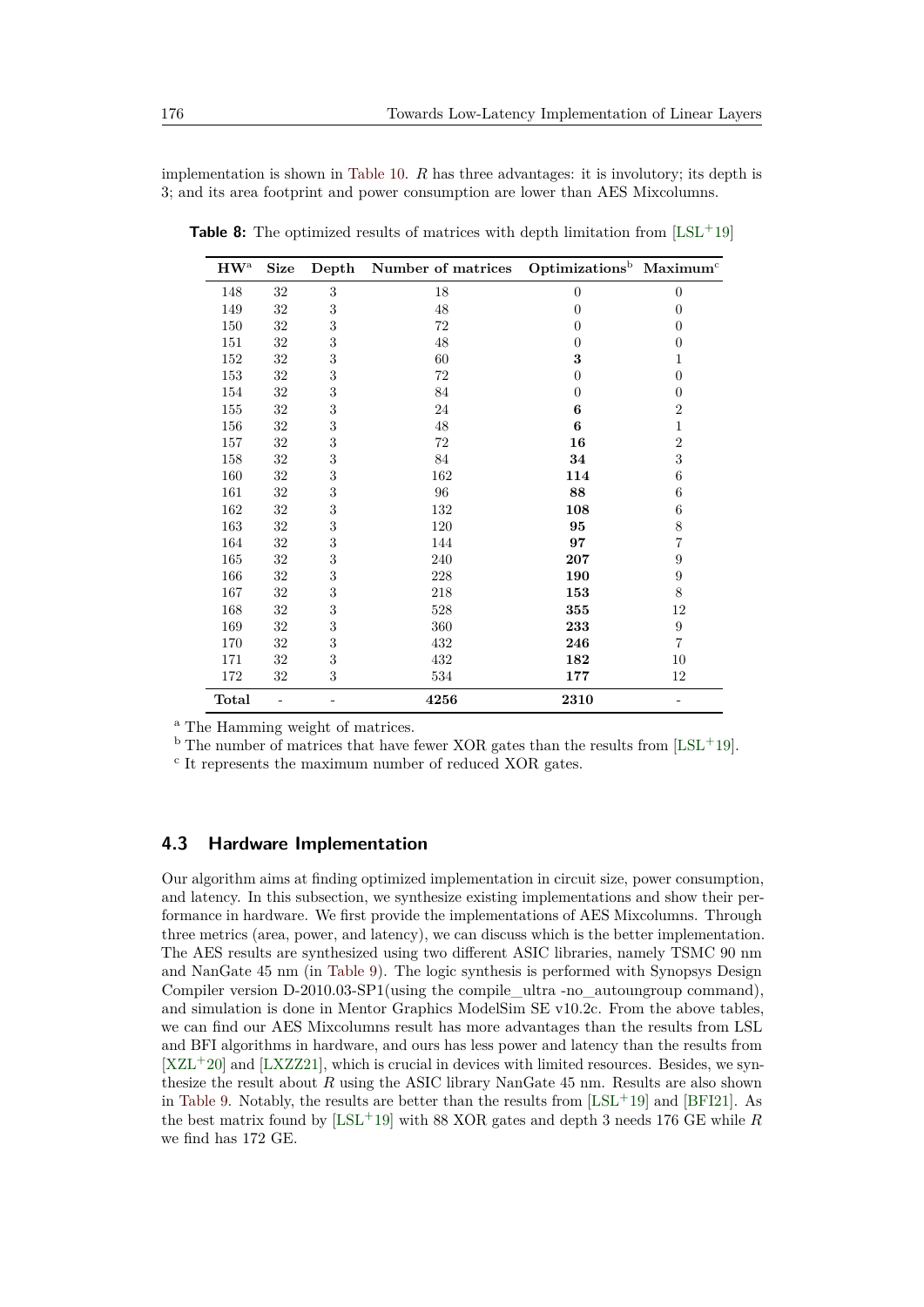<span id="page-19-1"></span>

| Results of AES MixColumns for TSMC 90 nm library    |            |                |                         |           |             |  |  |
|-----------------------------------------------------|------------|----------------|-------------------------|-----------|-------------|--|--|
| Result                                              | $\rm Cost$ | $\bold{Depth}$ | Area(GE)                | Power(uw) | Latency(ns) |  |  |
| LXZZ21                                              | 91         | 7              | 182                     | 135.3     | 0.45        |  |  |
| $[XZL+20]$                                          | - 92       | 6              | 184                     | 130.0     | 0.38        |  |  |
| $[LSL+19]$                                          | 105        | 3              | 210                     | 124.4     | 0.22        |  |  |
| [BFI21]                                             | 103        | 3              | 206                     | 122.6     | 0.23        |  |  |
| Ours                                                | 103        | 3              | 206                     | 116.3     | 0.21        |  |  |
| Results of AES MixColumns for NanGate 45 nm library |            |                |                         |           |             |  |  |
| Result                                              | $\rm Cost$ |                | $Depth \text{Area}(GE)$ | Power(uw) | Latency(ns) |  |  |
| LXZZ21                                              | 91         | 7              | 182                     | 142.5     | 0.42        |  |  |
| $[XZL+20]$                                          | 92         | 6              | 184                     | 139.3     | 0.37        |  |  |
| $[LSL+19]$                                          | 105        | 3              | 210                     | 127.0     | 0.22        |  |  |
| BFI21                                               | 103        | 3              | 206                     | 125.5     | 0.22        |  |  |
| Ours                                                | 103        | 3              | 206                     | 122.1     | 0.20        |  |  |
| Result of $R$ for NanGate 45 nm library             |            |                |                         |           |             |  |  |
| Result                                              | $\rm Cost$ | $\rm Depth$    | Area(GE)                | Power(uw) | Latency(ns) |  |  |
| Ours                                                | 86         | 3              | 172                     | 101.6     | 0.20        |  |  |

**Table 9:** Synthesized results using two different ASIC libraries

# <span id="page-19-0"></span>**5 Conclusion**

In this paper, we investigate a new framework of heuristic search for the implementation of a given linear layer. Our new approach takes the strategy that iteratively splits the output bits until all the input bits appear, which is very suitable to the low-latency criteria. Our new framework contributes to

- an implementation of AES Mixcolumns with 103 XOR gates with a depth of 3, which is among the best hardware implementations of AES linear layer with minimum depth;
- better implementations for  $54.3\%$  of matrices proposed in [\[LSL](#page-22-5)<sup>+</sup>19], in which we find an involutory MDS with fewer XOR gates (i.e., 86, saving 2 from the state-of-the-art result) of XORs with minimum depth.

Though *backward* framework can solve the low-latency problem easily, it is still important to further reduce the number of XOR gates without any constraints (i.e. no depth limitation). In addition, our research provides a new tool for the construction of lightweight MDS matrices. There should exist some matrices more compatible with our algorithm and thus have better implementations with minimum depth, which we leave as a promising future work.

# **Acknowledgments**

The authors would like to thank the anonymous reviewers and the shepherd for their valuable comments and suggestions to improve the quality of the paper. The research leading to these results has received funding from the National Natural Science Foundation of China (Grant No. 62032014, Grant No. 62002201, Grant No. 62002204), the National Key Research and Development Program of China (Grant No. 2018YFA0704702, Grant No. 2021YFA1000600), the Major Basic Research Project of Natural Science Foundation of Shandong Province, China (Grant No. ZR202010220025), and the Program of Qilu Young Scholars (Grant No. 61580082063088) of Shandong University.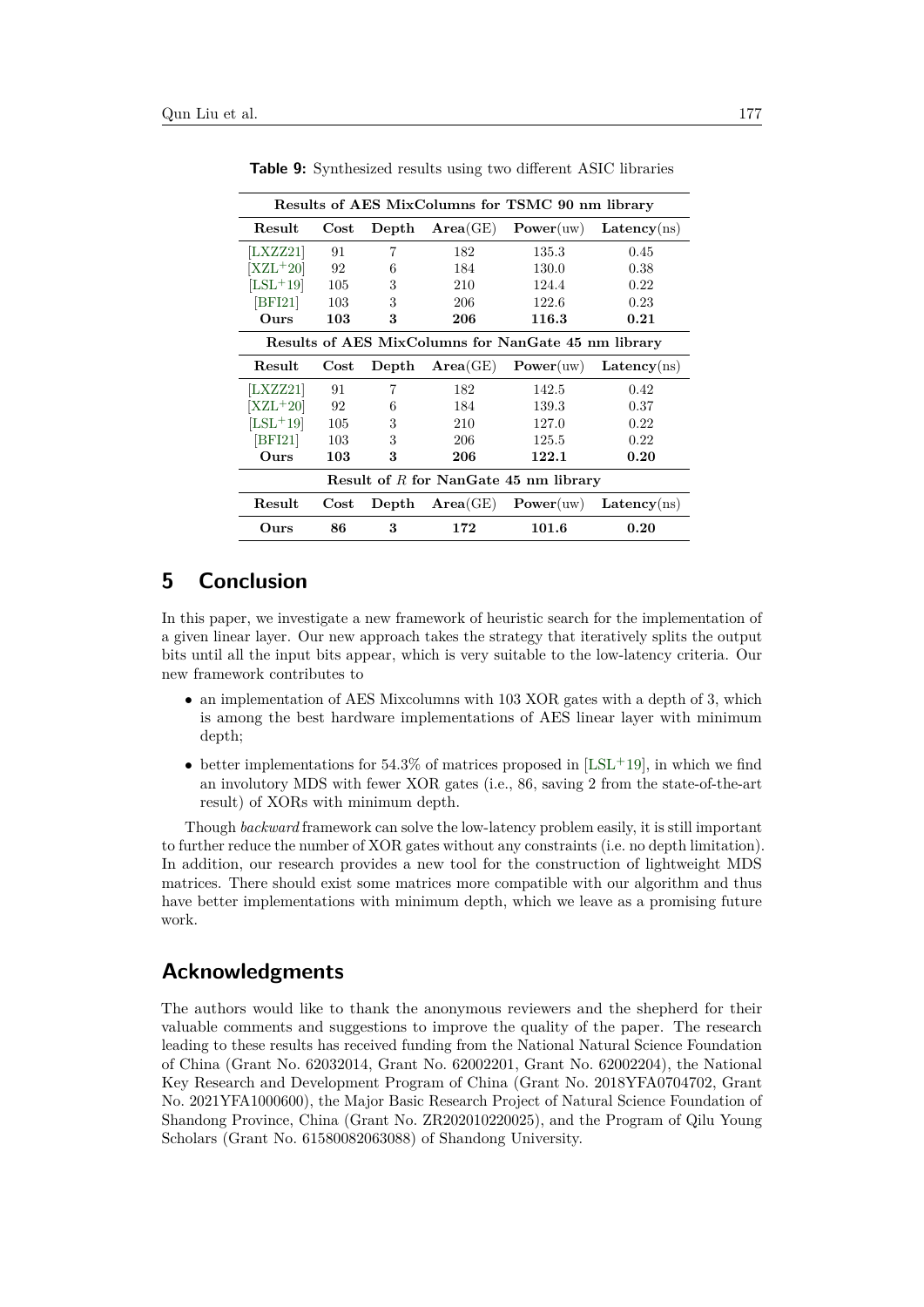# **References**

- <span id="page-20-6"></span>[ADK<sup>+</sup>14] Martin R. Albrecht, Benedikt Driessen, Elif Bilge Kavun, Gregor Leander, Christof Paar, and Tolga Yalçin. Block ciphers - focus on the linear layer (feat. PRIDE). In Juan A. Garay and Rosario Gennaro, editors, *Advances in Cryptology - CRYPTO 2014 - 34th Annual Cryptology Conference, Santa Barbara, CA, USA, August 17-21, 2014, Proceedings, Part I*, volume 8616 of *Lecture Notes in Computer Science*, pages 57–76. Springer, 2014.
- <span id="page-20-7"></span>[AIK<sup>+</sup>00] Kazumaro Aoki, Tetsuya Ichikawa, Masayuki Kanda, Mitsuru Matsui, Shiho Moriai, Junko Nakajima, and Toshio Tokita. Camellia: A 128-bit block cipher suitable for multiple platforms - design and analysis. In Douglas R. Stinson and Stafford E. Tavares, editors, *Selected Areas in Cryptography, 7th Annual International Workshop, SAC 2000, Waterloo, Ontario, Canada, August 14-15, 2000, Proceedings*, volume 2012 of *Lecture Notes in Computer Science*, pages 39–56. Springer, 2000.
- <span id="page-20-2"></span>[ARVV18] Elena Andreeva, Reza Reyhanitabar, Kerem Varici, and Damian Vizár. Forking a blockcipher for authenticated encryption of very short messages. *IACR Cryptol. ePrint Arch.*, 2018:916, 2018.
- <span id="page-20-4"></span>[Ava17] Roberto Avanzi. The QARMA block cipher family. almost MDS matrices over rings with zero divisors, nearly symmetric even-mansour constructions with non-involutory central rounds, and search heuristics for low-latency s-boxes. *IACR Trans. Symmetric Cryptol.*, 2017(1):4–44, 2017.
- <span id="page-20-1"></span>[BBI<sup>+</sup>15] Subhadeep Banik, Andrey Bogdanov, Takanori Isobe, Kyoji Shibutani, Harunaga Hiwatari, Toru Akishita, and Francesco Regazzoni. Midori: A block cipher for low energy. In Tetsu Iwata and Jung Hee Cheon, editors, *Advances in Cryptology - ASIACRYPT 2015 - 21st International Conference on the Theory and Application of Cryptology and Information Security, Auckland, New Zealand, November 29 - December 3, 2015, Proceedings, Part II*, volume 9453 of *Lecture Notes in Computer Science*, pages 411–436. Springer, 2015.
- <span id="page-20-5"></span>[BCG<sup>+</sup>12] Julia Borghoff, Anne Canteaut, Tim Güneysu, Elif Bilge Kavun, Miroslav Knezevic, Lars R. Knudsen, Gregor Leander, Ventzislav Nikov, Christof Paar, Christian Rechberger, Peter Rombouts, Søren S. Thomsen, and Tolga Yalçin. PRINCE - A low-latency block cipher for pervasive computing applications - extended abstract. In Xiaoyun Wang and Kazue Sako, editors, *Advances in Cryptology - ASIACRYPT 2012 - 18th International Conference on the Theory and Application of Cryptology and Information Security, Beijing, China, December 2-6, 2012. Proceedings*, volume 7658 of *Lecture Notes in Computer Science*, pages 208–225. Springer, 2012.
- <span id="page-20-0"></span>[BFI19] Subhadeep Banik, Yuki Funabiki, and Takanori Isobe. More results on shortest linear programs. In Nuttapong Attrapadung and Takeshi Yagi, editors, *Advances in Information and Computer Security - 14th International Workshop on Security, IWSEC 2019, Tokyo, Japan, August 28-30, 2019, Proceedings*, volume 11689 of *Lecture Notes in Computer Science*, pages 109–128. Springer, 2019.
- <span id="page-20-3"></span>[BFI21] Subhadeep Banik, Yuki Funabiki, and Takanori Isobe. Further results on efficient implementations of block cipher linear layers. *IEICE Trans. Fundam. Electron. Commun. Comput. Sci.*, 104-A(1):213–225, 2021.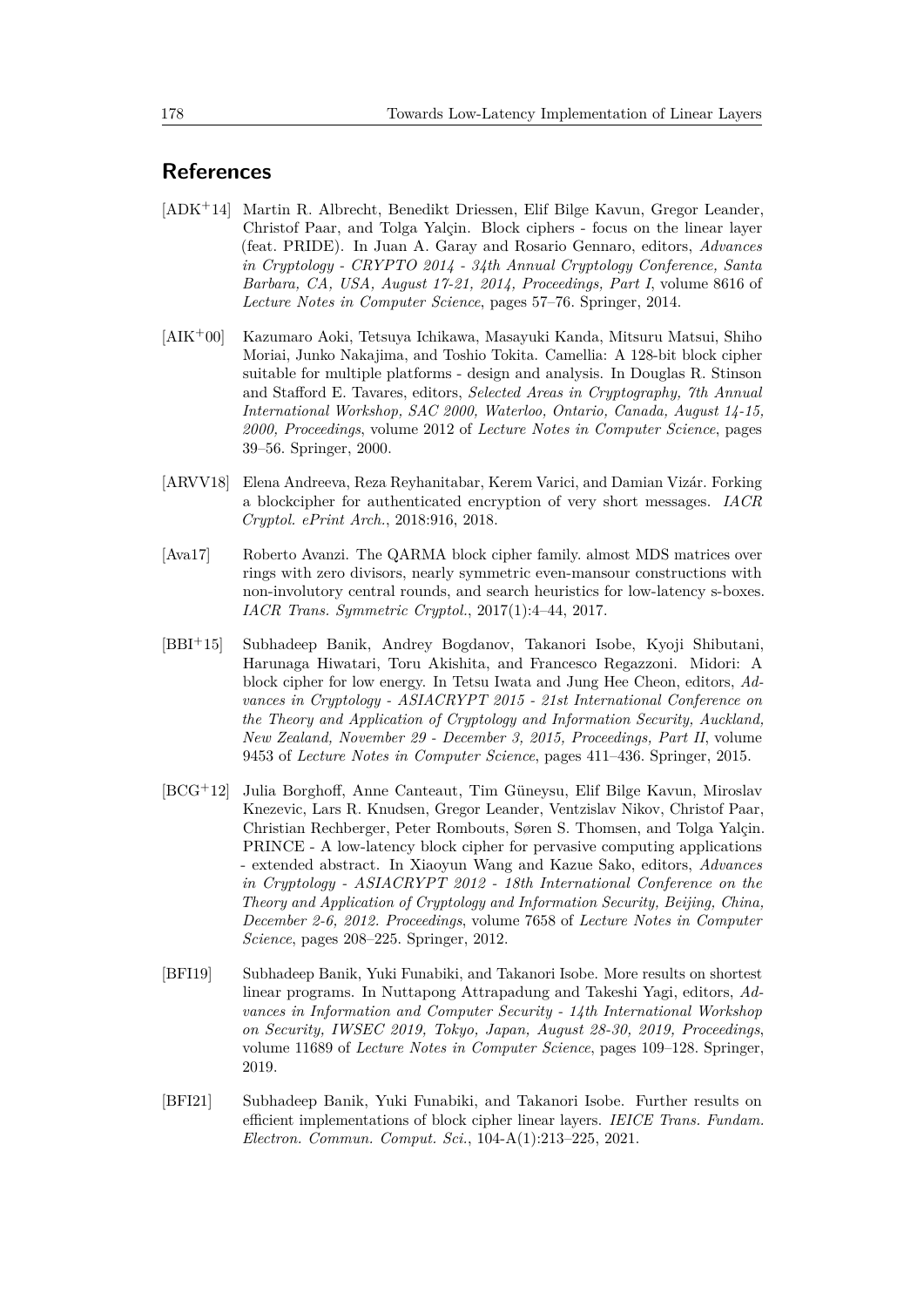- <span id="page-21-4"></span>[BJK<sup>+</sup>16] Christof Beierle, Jérémy Jean, Stefan Kölbl, Gregor Leander, Amir Moradi, Thomas Peyrin, Yu Sasaki, Pascal Sasdrich, and Siang Meng Sim. The SKINNY family of block ciphers and its low-latency variant MANTIS. In Matthew Robshaw and Jonathan Katz, editors, *Advances in Cryptology - CRYPTO 2016 - 36th Annual International Cryptology Conference, Santa Barbara, CA, USA, August 14-18, 2016, Proceedings, Part II*, volume 9815 of *Lecture Notes in Computer Science*, pages 123–153. Springer, 2016.
- <span id="page-21-2"></span>[BKL<sup>+</sup>07] Andrey Bogdanov, Lars R. Knudsen, Gregor Leander, Christof Paar, Axel Poschmann, Matthew J. B. Robshaw, Yannick Seurin, and C. Vikkelsoe. PRESENT: an ultra-lightweight block cipher. In Pascal Paillier and Ingrid Verbauwhede, editors, *Cryptographic Hardware and Embedded Systems - CHES 2007, 9th International Workshop, Vienna, Austria, September 10-13, 2007, Proceedings*, volume 4727 of *Lecture Notes in Computer Science*, pages 450–466. Springer, 2007.
- <span id="page-21-8"></span>[BKL16] Christof Beierle, Thorsten Kranz, and Gregor Leander. Lightweight multiplication in  $gf(2<sup>^</sup>n)$  with applications to MDS matrices. In Matthew Robshaw and Jonathan Katz, editors, *Advances in Cryptology - CRYPTO 2016 - 36th Annual International Cryptology Conference, Santa Barbara, CA, USA, August 14-18, 2016, Proceedings, Part I*, volume 9814 of *Lecture Notes in Computer Science*, pages 625–653. Springer, 2016.
- <span id="page-21-6"></span>[BMP08] Joan Boyar, Philip Matthews, and René Peralta. On the shortest linear straight-line program for computing linear forms. In Edward Ochmanski and Jerzy Tyszkiewicz, editors, *Mathematical Foundations of Computer Science 2008, 33rd International Symposium, MFCS 2008, Torun, Poland, August 25-29, 2008, Proceedings*, volume 5162 of *Lecture Notes in Computer Science*, pages 168–179. Springer, 2008.
- <span id="page-21-1"></span>[BMP13] Joan Boyar, Philip Matthews, and René Peralta. Logic minimization techniques with applications to cryptology. *J. Cryptol.*, 26(2):280–312, 2013.
- <span id="page-21-0"></span>[BP10] Joan Boyar and René Peralta. A new combinational logic minimization technique with applications to cryptology. In Paola Festa, editor, *Experimental Algorithms, 9th International Symposium, SEA 2010, Ischia Island, Naples, Italy, May 20-22, 2010. Proceedings*, volume 6049 of *Lecture Notes in Computer Science*, pages 178–189. Springer, 2010.
- <span id="page-21-5"></span>[BPP<sup>+</sup>17] Subhadeep Banik, Sumit Kumar Pandey, Thomas Peyrin, Yu Sasaki, Siang Meng Sim, and Yosuke Todo. GIFT: A small present - towards reaching the limit of lightweight encryption. In Wieland Fischer and Naofumi Homma, editors, *Cryptographic Hardware and Embedded Systems - CHES 2017 - 19th International Conference, Taipei, Taiwan, September 25-28, 2017, Proceedings*, volume 10529 of *Lecture Notes in Computer Science*, pages 321–345. Springer, 2017.
- <span id="page-21-3"></span>[BSS<sup>+</sup>13] Ray Beaulieu, Douglas Shors, Jason Smith, Stefan Treatman-Clark, Bryan Weeks, and Louis Wingers. The SIMON and SPECK families of lightweight block ciphers. *IACR Cryptol. ePrint Arch.*, 2013:404, 2013.
- <span id="page-21-7"></span>[CMR05] Carlos Cid, Sean Murphy, and Matthew J. B. Robshaw. Small scale variants of the AES. In Henri Gilbert and Helena Handschuh, editors, *Fast Software Encryption: 12th International Workshop, FSE 2005, Paris, France, February 21-23, 2005, Revised Selected Papers*, volume 3557 of *Lecture Notes in Computer Science*, pages 145–162. Springer, 2005.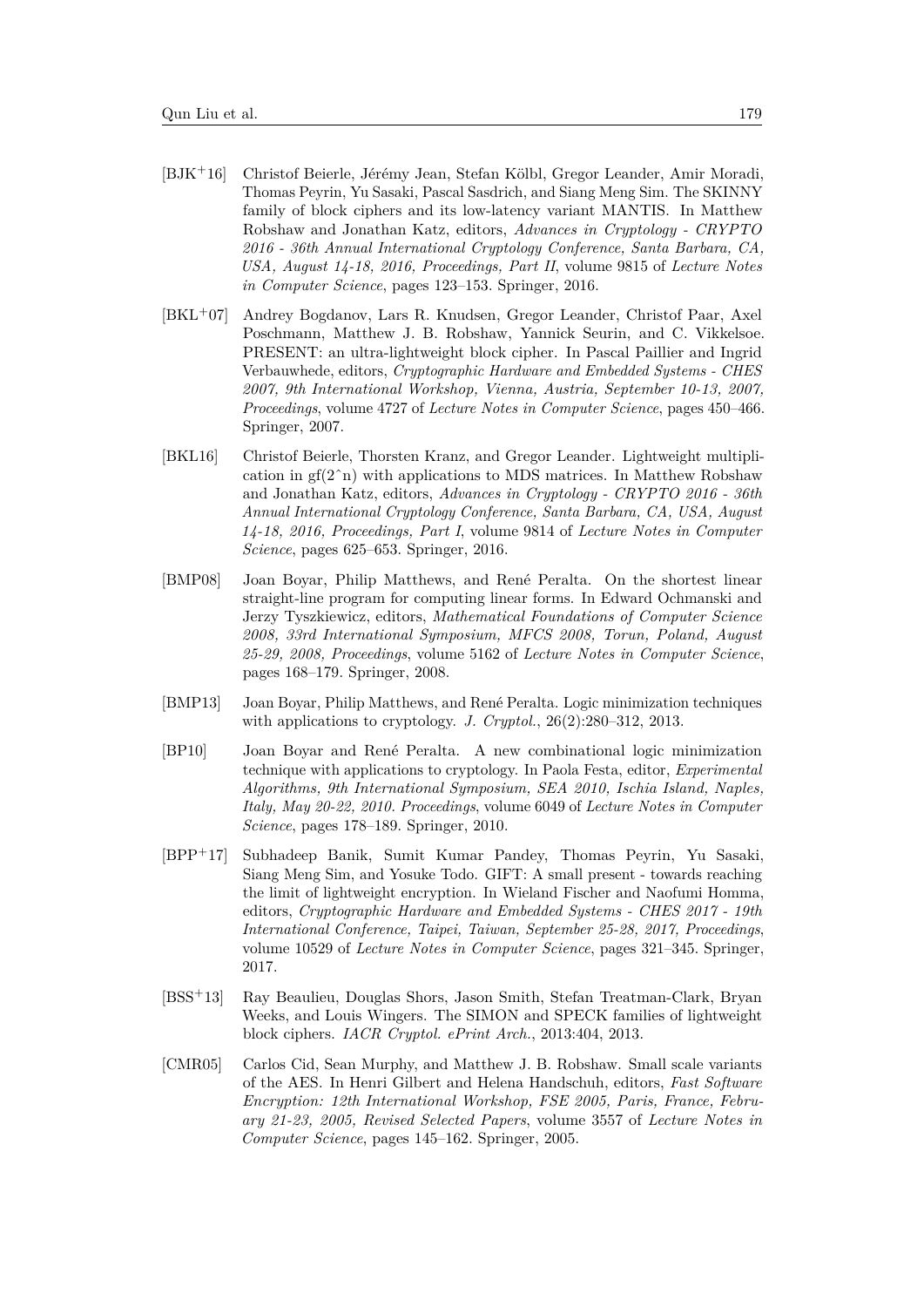- <span id="page-22-0"></span>[DGB19] Indira Kalyan Dutta, Bhaskar Ghosh, and Magdy A. Bayoumi. Lightweight cryptography for internet of insecure things: A survey. In *IEEE 9th Annual Computing and Communication Workshop and Conference, CCWC 2019, Las Vegas, NV, USA, January 7-9, 2019*, pages 475–481. IEEE, 2019.
- <span id="page-22-2"></span>[DL18] Sébastien Duval and Gaëtan Leurent. MDS matrices with lightweight circuits. *IACR Trans. Symmetric Cryptol.*, 2018(2):48–78, 2018.
- <span id="page-22-4"></span>[DR20] Joan Daemen and Vincent Rijmen. *The Design of Rijndael - The Advanced Encryption Standard (AES), Second Edition*. Information Security and Cryptography. Springer, 2020.
- <span id="page-22-7"></span>[JNP15] Jérémy Jean, Ivica Nikolić, and Thomas Peyrin. Joltik v1. 3. *CAESAR Round*, 2, 2015.
- <span id="page-22-10"></span>[JPST17] Jérémy Jean, Thomas Peyrin, Siang Meng Sim, and Jade Tourteaux. Optimizing implementations of lightweight building blocks. *IACR Trans. Symmetric Cryptol.*, 2017(4):130–168, 2017.
- <span id="page-22-6"></span>[KHZ17] Martin Kumm, Martin Hardieck, and Peter Zipf. Optimization of constant matrix multiplication with low power and high throughput. *IEEE Trans. Computers*, 66(12):2072–2080, 2017.
- <span id="page-22-1"></span>[KLSW17] Thorsten Kranz, Gregor Leander, Ko Stoffelen, and Friedrich Wiemer. Shorter linear straight-line programs for MDS matrices. *IACR Trans. Symmetric Cryptol.*, 2017(4):188–211, 2017.
- <span id="page-22-11"></span>[KPPY14] Khoongming Khoo, Thomas Peyrin, Axel York Poschmann, and Huihui Yap. FOAM: searching for hardware-optimal SPN structures and components with a fair comparison. In Lejla Batina and Matthew Robshaw, editors, *Cryptographic Hardware and Embedded Systems - CHES 2014 - 16th International Workshop, Busan, South Korea, September 23-26, 2014. Proceedings*, volume 8731 of *Lecture Notes in Computer Science*, pages 433–450. Springer, 2014.
- <span id="page-22-3"></span>[LMMR21] Gregor Leander, Thorben Moos, Amir Moradi, and Shahram Rasoolzadeh. The SPEEDY family of block ciphers engineering an ultra low-latency cipher from gate level for secure processor architectures. *IACR Trans. Cryptogr. Hardw. Embed. Syst.*, 2021(4):510–545, 2021.
- <span id="page-22-8"></span>[LS16] Meicheng Liu and Siang Meng Sim. Lightweight MDS generalized circulant matrices. In Thomas Peyrin, editor, *Fast Software Encryption - 23rd International Conference, FSE 2016, Bochum, Germany, March 20-23, 2016, Revised Selected Papers*, volume 9783 of *Lecture Notes in Computer Science*, pages 101–120. Springer, 2016.
- <span id="page-22-5"></span>[LSL<sup>+</sup>19] Shun Li, Siwei Sun, Chaoyun Li, Zihao Wei, and Lei Hu. Constructing low-latency involutory MDS matrices with lightweight circuits. *IACR Trans. Symmetric Cryptol.*, 2019(1):84–117, 2019.
- <span id="page-22-9"></span>[LW16] Yongqiang Li and Mingsheng Wang. On the construction of lightweight circulant involutory MDS matrices. In Thomas Peyrin, editor, *Fast Software Encryption - 23rd International Conference, FSE 2016, Bochum, Germany, March 20-23, 2016, Revised Selected Papers*, volume 9783 of *Lecture Notes in Computer Science*, pages 121–139. Springer, 2016.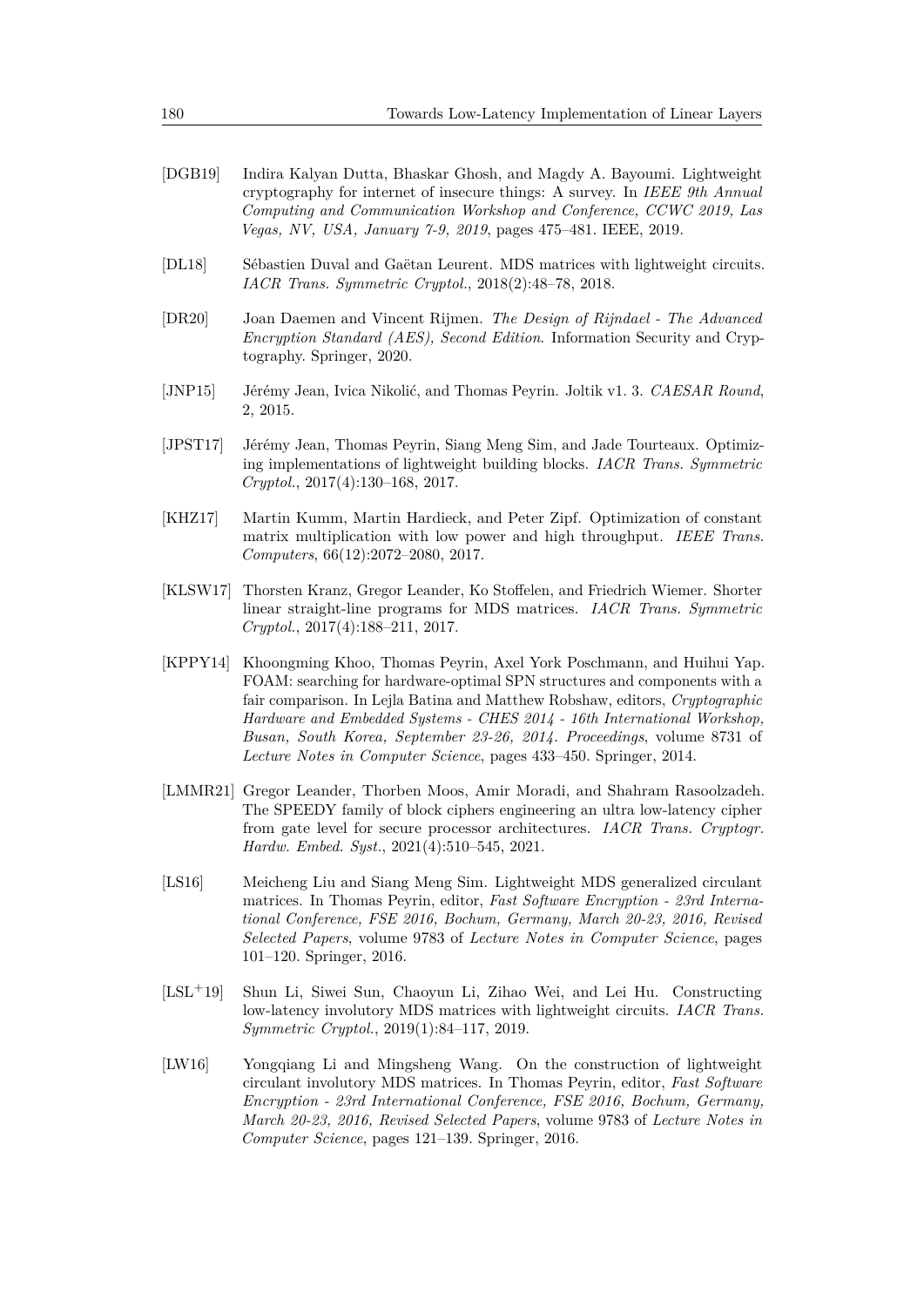- <span id="page-23-2"></span>[LXZZ21] Da Lin, Zejun Xiang, Xiangyong Zeng, and Shasha Zhang. A framework to optimize implementations of matrices. In Kenneth G. Paterson, editor, *Topics in Cryptology - CT-RSA 2021 - Cryptographers' Track at the RSA Conference 2021, Virtual Event, May 17-20, 2021, Proceedings*, volume 12704 of *Lecture Notes in Computer Science*, pages 609–632. Springer, 2021.
- <span id="page-23-5"></span>[Paa97] Christof Paar. Optimized arithmetic for reed-solomon encoders. In *Proceedings of IEEE International Symposium on Information Theory*, page 250. IEEE, 1997.
- <span id="page-23-7"></span>[RTA18] Arash Reyhani-Masoleh, Mostafa M. I. Taha, and Doaa Ashmawy. Smashing the implementation records of AES s-box. *IACR Trans. Cryptogr. Hardw. Embed. Syst.*, 2018(2):298–336, 2018.
- <span id="page-23-8"></span>[SKOP15] Siang Meng Sim, Khoongming Khoo, Frédérique E. Oggier, and Thomas Peyrin. Lightweight MDS involution matrices. In Gregor Leander, editor, *Fast Software Encryption - 22nd International Workshop, FSE 2015, Istanbul, Turkey, March 8-11, 2015, Revised Selected Papers*, volume 9054 of *Lecture Notes in Computer Science*, pages 471–493. Springer, 2015.
- <span id="page-23-9"></span>[SS16] Sumanta Sarkar and Habeeb Syed. Lightweight diffusion layer: Importance of toeplitz matrices. *IACR Trans. Symmetric Cryptol.*, 2016(1):95–113, 2016.
- <span id="page-23-0"></span>[TP19] Quan Quan Tan and Thomas Peyrin. Improved heuristics for short linear programs. *IACR Cryptol. ePrint Arch.*, page 847, 2019.
- <span id="page-23-6"></span>[VSP18] Andrea Visconti, Chiara Valentina Schiavo, and René Peralta. Improved upper bounds for the expected circuit complexity of dense systems of linear equations over GF(2). *Inf. Process. Lett.*, 137:1–5, 2018.
- <span id="page-23-4"></span>[WP13] Hongjun Wu and Bart Preneel. AEGIS: A fast authenticated encryption algorithm. In Tanja Lange, Kristin E. Lauter, and Petr Lisonek, editors, *Selected Areas in Cryptography - SAC 2013 - 20th International Conference, Burnaby, BC, Canada, August 14-16, 2013, Revised Selected Papers*, volume 8282 of *Lecture Notes in Computer Science*, pages 185–201. Springer, 2013.
- <span id="page-23-1"></span>[XZL<sup>+</sup>20] Zejun Xiang, Xiangyong Zeng, Da Lin, Zhenzhen Bao, and Shasha Zhang. Optimizing implementations of linear layers. *IACR Trans. Symmetric Cryptol.*, 2020(2):120–145, 2020.
- <span id="page-23-3"></span>[ZBL<sup>+</sup>15] Wentao Zhang, Zhenzhen Bao, Dongdai Lin, Vincent Rijmen, Bohan Yang, and Ingrid Verbauwhede. RECTANGLE: a bit-slice lightweight block cipher suitable for multiple platforms. *Sci. China Inf. Sci.*, 58(12):1–15, 2015.